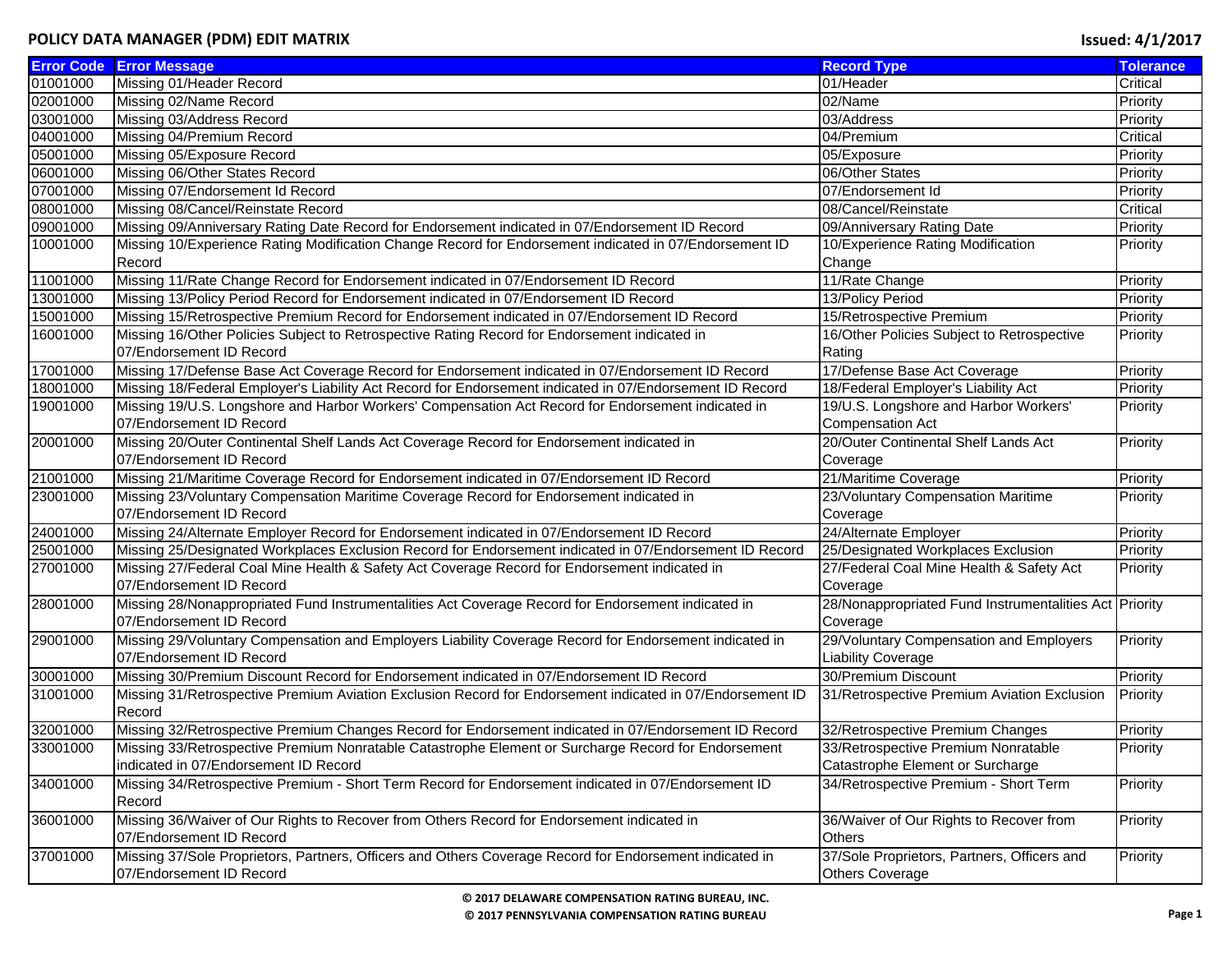|                 | <b>Error Code Error Message</b>                                                                       | <b>Record Type</b>                          | <b>Tolerance</b> |
|-----------------|-------------------------------------------------------------------------------------------------------|---------------------------------------------|------------------|
| 38001000        | Missing 38/Partners, Officers, and Others Exclusion Record for Endorsement indicated in               | 38/Partners, Officers, and Others Exclusion | Priority         |
|                 | 07/Endorsement ID Record                                                                              |                                             |                  |
| 39001000        | Missing 39/Aircraft Premium Record for Endorsement indicated in 07/Endorsement ID Record              | 39/Aircraft Premium                         | Priority         |
| 40001000        | Missing 40/Employers Liability Coverage Record for Endorsement indicated in 07/Endorsement ID Record  | 40/Employers Liability Coverage             | Priority         |
| 41001000        | Missing 41/Domestic and Agricultural Workers Exclusion Record for Endorsement indicated in            | 41/Domestic and Agricultural Workers        | Priority         |
|                 | 07/Endorsement ID Record                                                                              | Exclusion                                   |                  |
| 43001000        | Missing 43/Deductible Record for Endorsement indicated in 07/Endorsement ID Record                    | 43/Deductible                               | Priority         |
| 99001000        | Missing 99/Submission Control Record                                                                  | 99/Submission Control                       | Priority         |
| BC001000        | Missing BC/Amendatory - Farming Operations - DE Record for Endorsement indicated in 07/Endorsement ID | BC/Amendatory - Farming Operations - DE     | Priority         |
|                 | Record                                                                                                |                                             |                  |
| BD001000        | Missing BD/Deductible - DE Record for Endorsement indicated in 07/Endorsement ID Record               | <b>BD/Deductible - DE</b>                   | Priority         |
| BE001000        | Missing BE/Exclusion of Employees - PA Record for Endorsement indicated in 07/Endorsement ID Record   | BE/Exclusion of Employees - PA              | Priority         |
| BF001000        | Missing BF/Principal as Additional Insured - PA Record for Endorsement indicated in 07/Endorsement ID | BF/Principal as Additional Insured - PA     | Priority         |
|                 | Record                                                                                                |                                             |                  |
| BG001000        | Missing BG/Real Estate Management - PA Record for Endorsement indicated in 07/Endorsement ID Record   | BG/Real Estate Management - PA              | Priority         |
| <b>BH001000</b> | Missing BH/Statutory Employer - PA Record for Endorsement indicated in 07/Endorsement ID Record       | <b>BH/Statutory Employer - PA</b>           | Priority         |
| BI001000        | Missing BI/Exclusion of Executive Officers Record for Endorsement indicated in 07/Endorsement ID      | <b>BI/Exclusion of Executive Officers</b>   | Priority         |
|                 | Record                                                                                                |                                             |                  |
| 00001001        | Missing Required Link Data - Carrier Code                                                             | Link Data                                   | Priority         |
| 00006001        | Missing Required Link Data - Policy Number                                                            | Link Data                                   | Priority         |
| 00031001        | Missing Required Link Data - Policy Effective Date                                                    | Link Data                                   | Priority         |
| 00037001        | Missing Required Link Data - Transaction Issue Date                                                   | Link Data                                   | Priority         |
| 00042001        | Missing Required Link Data - Transaction Code                                                         | Link Data                                   | Priority         |
| 01058001        | Missing Required 01/Header - Policy Expiration Date                                                   | 01/Header                                   | Priority         |
| 01073001        | Missing Required 01/Header - Coverage Type Code                                                       | 01/Header                                   | Priority         |
| 01075001        | Missing Required 01/Header - Employee Leasing Policy Type Code                                        | 01/Header                                   | Priority         |
| 01076001        | Missing Required 01/Header - Policy Term Code                                                         | 01/Header                                   | Priority         |
| 01106001        | Missing Required 01/Header - Legal Nature of Insured Code                                             | 01/Header                                   | Priority         |
| 01108001        | Missing Required 01/Header - Type of Plan Code                                                        | 01/Header                                   | Priority         |
| 01109001        | Missing Required 01/Header - Wrap Up Code                                                             | 01/Header                                   | Priority         |
| 01151001        | Missing Required 01/Header - Retrospective Rating Code                                                | 01/Header                                   | Priority         |
| 01152001        | Missing Required 01/Header - Liability Limit By Accident                                              | 01/Header                                   | Priority         |
| 01162001        | Missing Required 01/Header - Policy Liability Limit By Disease                                        | 01/Header                                   | Priority         |
| 01172001        | Missing Required 01/Header - Employee Liability Limit By Disease                                      | 01/Header                                   | Priority         |
| 01221001        | Missing Required 01/Header - Original Carrier Code                                                    | 01/Header                                   | Priority         |
| 01226001        | Missing Required 01/Header - Original Policy Number                                                   | 01/Header                                   | Priority         |
| 01244001        | Missing Required 01/Header - Original Policy Effective Date                                           | 01/Header                                   | Priority         |
| 02048001        | Missing Required 02/Name - Name Type Code                                                             | 02/Name                                     | Priority         |
| 02049001        | Missing Required 02/Name - Name Link                                                                  | 02/Name                                     | Priority         |
| 02053001        | Missing Required 02/Name - Name of Insured                                                            | 02/Name                                     | Priority         |
| 02149001        | Missing Required 02/Name - FEIN                                                                       | 02/Name                                     | Priority         |
| 02158001        | Missing Required 02/Name - Sequence Nbr                                                               | 02/Name                                     | Priority         |
| 03048001        | Missing Required 03/Address - Address Type Code                                                       | 03/Address                                  | Priority         |
| 03152001        | Missing Required 03/Address - Name Link                                                               | 03/Address                                  | Priority         |
| 04097001        | Missing Required 04/Premium - Experience Mod Status Code                                              | 04/Premium                                  | Priority         |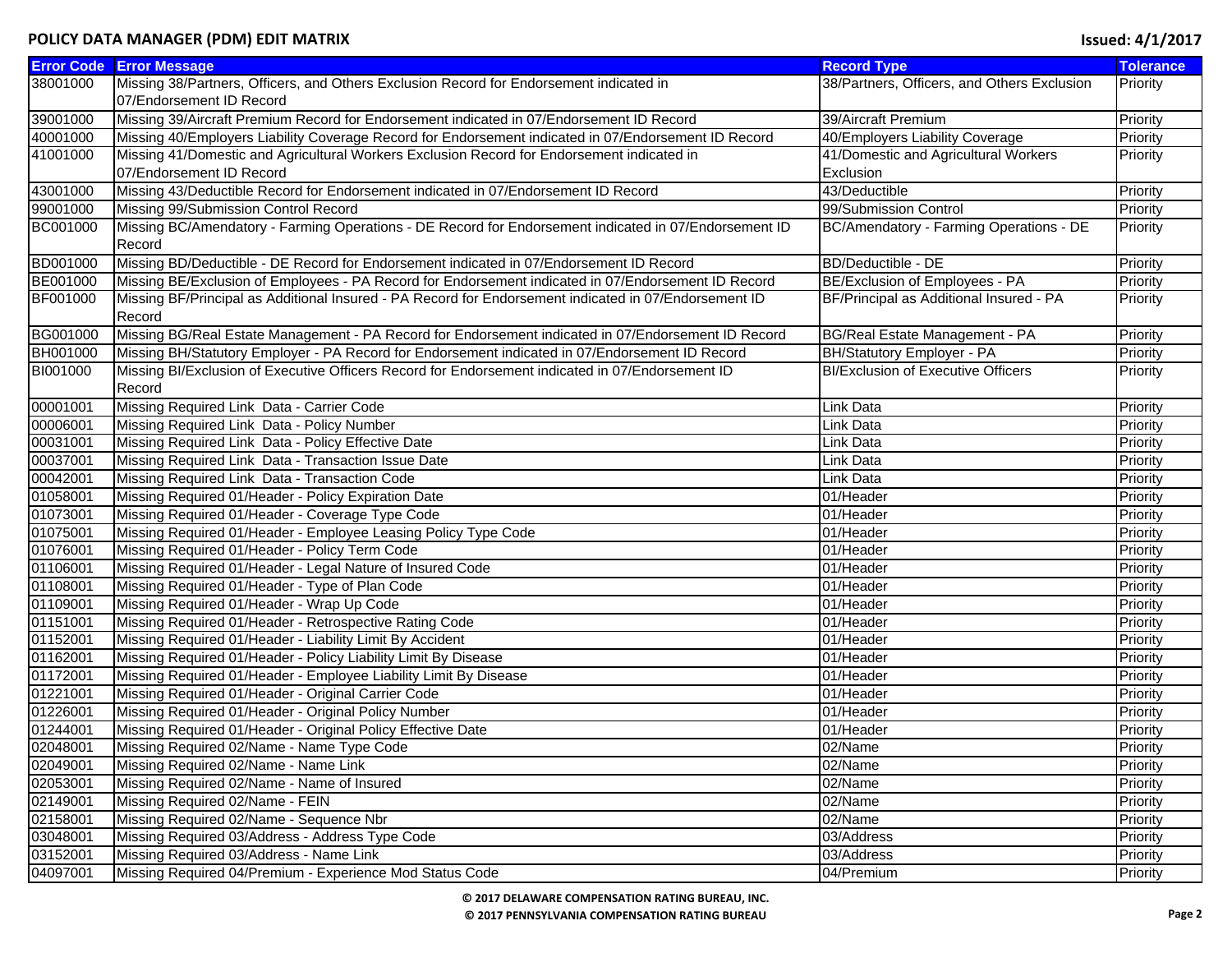|          | <b>Error Code Error Message</b>                                                                            | <b>Record Type</b>                                     | <b>Tolerance</b> |
|----------|------------------------------------------------------------------------------------------------------------|--------------------------------------------------------|------------------|
| 04108001 | Missing Required 04/Premium - Estimated State Standard Premium Total                                       | 04/Premium                                             | Priority         |
| 05051001 | Missing Required 05/Exposure - Classification Code                                                         | 05/Exposure                                            | Priority         |
| 05067001 | Missing Required 05/Exposure - Coverage Code                                                               | 05/Exposure                                            | Priority         |
| 06048001 | Missing Required 06/Other States - Inclusion Exclusion Code                                                | 06/Other States                                        | Priority         |
| 08049001 | Missing Required 08/Cancel/Reinstate - Cancellation Type Code                                              | 08/Cancel/Reinstate                                    | Priority         |
| 08050001 | Missing Required 08/Cancel/Reinstate - Cancellation Reason Code                                            | 08/Cancel/Reinstate                                    | Priority         |
| 08052001 | Missing Required 08/Cancel/Reinstate - Reinstatement Type Code                                             | 08/Cancel/Reinstate                                    | Priority         |
| 08261001 | Missing Required 08/Cancel/Reinstate - Reinstatement Reason Code                                           | 08/Cancel/Reinstate                                    | Priority         |
| 08289001 | Missing Required 08/Cancel/Reinstate - Cancel Reinstate Effective Date                                     | 08/Cancel/Reinstate                                    | Priority         |
| 09071001 | Missing Required 09/Anniversary Rating Date - Anniversary Rating Date                                      | 09/Anniversary Rating Date                             | Priority         |
| 10071001 | Missing Required 10/Experience Rating Modification Change - Modification Effective Date                    | 10/Experience Rating Modification Change               | Priority         |
| 10077001 | Missing Required 10/Experience Rating Modification Change - Experience Modification                        | 10/Experience Rating Modification Change               | Priority         |
| 10081001 | Missing Required 10/Experience Rating Modification Change - Experience Modification Status Code            | 10/Experience Rating Modification Change               | Priority         |
| 11071001 | Missing Required 11/Rate Change - Rates Effective Date                                                     | 11/Rate Change                                         | Priority         |
| 11086001 | Missing Required 11/Rate Change - Longshore Harbor Wrkr Pct Increase Decrease Code                         | 11/Rate Change                                         | Priority         |
| 15217001 | Missing Required 15/Retrospective Premium - Retrospective Rating Effective Date                            | 15/Retrospective Premium                               | Priority         |
| 17071001 | Missing Required 17/Defense Base Act Coverage - Work Description                                           | 17/Defense Base Act Coverage                           | Priority         |
| 20071001 | Missing Required 20/Outer Continental Shelf Lands Act Coverage - Work Description                          | 20/Outer Continental Shelf Lands Act                   | Priority         |
|          |                                                                                                            | Coverage                                               |                  |
| 24183001 | Missing Required 24/Alternate Employer - State of Temporary Employment                                     | 24/Alternate Employer                                  | Priority         |
| 25071001 | Missing Required 25/Designated Workplaces Exclusion - Address Not Covered                                  | 25/Designated Workplaces Exclusion                     | Priority         |
| 28071001 | Missing Required 28/Nonappropriated Fund Instrumentalities Act Coverage - Description And Location of Work | 28/Nonappropriated Fund Instrumentalities Act Priority |                  |
|          |                                                                                                            | Coverage                                               |                  |
| 99048001 | Missing Required 99/Submission Control - Record Totals                                                     | 99/Submission Control                                  | Priority         |
| 99058001 | Missing Required 99/Submission Control - Header Record Totals                                              | 99/Submission Control                                  | Priority         |
| 99066001 | Missing Required 99/Submission Control - Transaction From Date                                             | 99/Submission Control                                  | Priority         |
| 99074001 | Missing Required 99/Submission Control - Transaction To Date                                               | 99/Submission Control                                  | Priority         |
| 01289002 | Missing required Policy Change Effective Date                                                              | 01/Header                                              | Priority         |
| 01295003 | Missing required Policy Change Expiration Date                                                             | 01/Header                                              | Priority         |
| 01226004 | Missing required PriorPolicyNumber for Txn 02 Renew                                                        | 01/Header                                              | Critical         |
| 01226005 | Missing required OriginalPolicyNumber for Txn 06 Key Field Change                                          | 01/Header                                              | Critical         |
| 02001006 | Missing Primary '02' Name Record                                                                           | 02/Name                                                | Suspended        |
| 02052007 | Missing '02' Name Required PEOClientCode                                                                   | 02/Name                                                | Priority         |
| 03152009 | Missing Required Name Link for AddressTypeCode=[1]                                                         | 03/Address                                             | Priority         |
| 03155010 | Missing Required State Code Link for AddressTypeCode=[1]                                                   | 03/Address                                             | Warning          |
| 03157011 | Missing Required Exposure Record Link for AddressTypeCode=[1]                                              | 03/Address                                             | Warning          |
| 05051012 | Class [1] omitted                                                                                          | 05/Exposure                                            | Critical         |
| 07051014 | Missing Endorsement Number in 07/Endorsement ID records: [1]                                               | 07/Endorsement Id                                      | Priority         |
| 05095016 | Exposure required                                                                                          | 05/Exposure                                            | Priority         |
| 00001019 | Invalid Character in Link Data at position [2]                                                             | Link Data                                              | Critical         |
| 01001019 | Invalid Character in 01/Header at position [2]                                                             | 01/Header                                              | Critical         |
| 02001019 | Invalid Character in 02/Name at position [2]                                                               | 02/Name                                                | Critical         |
| 03001019 | Invalid Character in 03/Address at position [2]                                                            | 03/Address                                             | Critical         |
| 04001019 | Invalid Character in 04/Premium at position [2]                                                            | 04/Premium                                             | Critical         |
| 05001019 | Invalid Character in 05/Exposure at position [2]                                                           | 05/Exposure                                            | Critical         |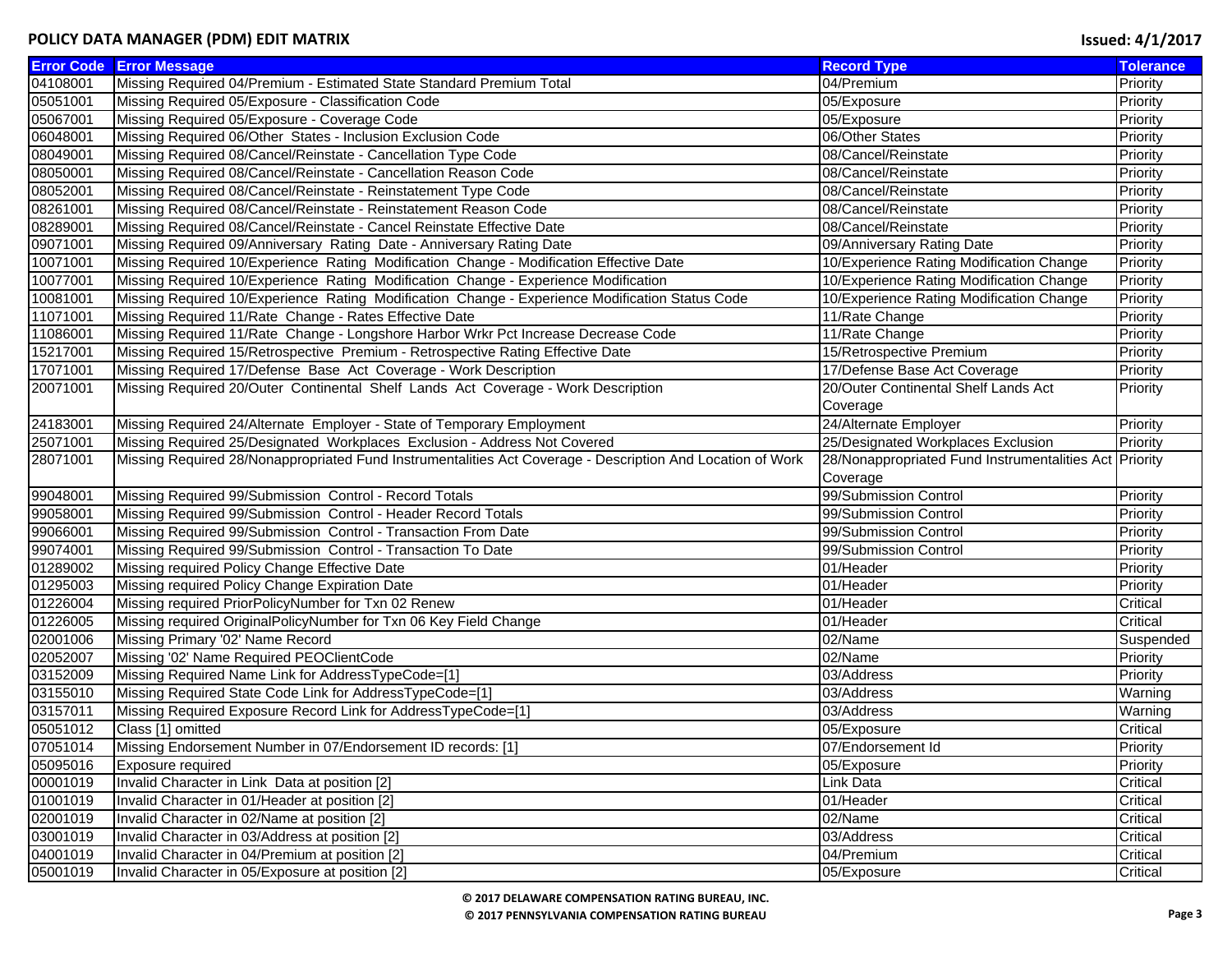|          | <b>Error Code Error Message</b>                                                                  | <b>Record Type</b>                                     | <b>Tolerance</b> |
|----------|--------------------------------------------------------------------------------------------------|--------------------------------------------------------|------------------|
| 06001019 | Invalid Character in 06/Other States at position [2]                                             | 06/Other States                                        | Critical         |
| 07001019 | Invalid Character in 07/Endorsement Id at position [2]                                           | 07/Endorsement Id                                      | Critical         |
| 08001019 | Invalid Character in 08/Cancel/Reinstate at position [2]                                         | 08/Cancel/Reinstate                                    | Critical         |
| 09001019 | Invalid Character in 09/Anniversary Rating Date at position [2]                                  | 09/Anniversary Rating Date                             | Critical         |
| 10001019 | Invalid Character in 10/Experience Rating Modification Change at position [2]                    | 10/Experience Rating Modification Change               | Critical         |
| 11001019 | Invalid Character in 11/Rate Change at position [2]                                              | 11/Rate Change                                         | Critical         |
| 13001019 | Invalid Character in 13/Policy Period at position [2]                                            | 13/Policy Period                                       | Critical         |
| 15001019 | Invalid Character in 15/Retrospective Premium at position [2]                                    | 15/Retrospective Premium                               | Critical         |
| 16001019 | Invalid Character in 16/Other Policies Subject to Retrospective Rating at position [2]           | 16/Other Policies Subject to Retrospective             | Critical         |
|          |                                                                                                  | Rating                                                 |                  |
| 17001019 | Invalid Character in 17/Defense Base Act Coverage at position [2]                                | 17/Defense Base Act Coverage                           | Critical         |
| 18001019 | Invalid Character in 18/Federal Employer's Liability Act at position [2]                         | 18/Federal Employer's Liability Act                    | Critical         |
| 19001019 | Invalid Character in 19/U.S. Longshore and Harbor Workers' Compensation Act at position [2]      | 19/U.S. Longshore and Harbor Workers'                  | Critical         |
|          |                                                                                                  | <b>Compensation Act</b>                                |                  |
| 20001019 | Invalid Character in 20/Outer Continental Shelf Lands Act Coverage at position [2]               | 20/Outer Continental Shelf Lands Act                   | Critical         |
|          |                                                                                                  | Coverage                                               |                  |
| 21001019 | Invalid Character in 21/Maritime Coverage at position [2]                                        | 21/Maritime Coverage                                   | Critical         |
| 23001019 | Invalid Character in 23/Voluntary Compensation Maritime Coverage at position [2]                 | 23/Voluntary Compensation Maritime                     | Critical         |
|          |                                                                                                  | Coverage                                               |                  |
| 24001019 | Invalid Character in 24/Alternate Employer at position [2]                                       | 24/Alternate Employer                                  | Critical         |
| 25001019 | Invalid Character in 25/Designated Workplaces Exclusion at position [2]                          | 25/Designated Workplaces Exclusion                     | Critical         |
| 27001019 | Invalid Character in 27/Federal Coal Mine Health & Safety Act Coverage at position [2]           | 27/Federal Coal Mine Health & Safety Act               | Critical         |
|          |                                                                                                  | Coverage                                               |                  |
| 28001019 | Invalid Character in 28/Nonappropriated Fund Instrumentalities Act Coverage at position [2]      | 28/Nonappropriated Fund Instrumentalities Act Critical |                  |
|          |                                                                                                  | Coverage                                               |                  |
| 29001019 | Invalid Character in 29/Voluntary Compensation and Employers Liability Coverage at position [2]  | 29/Voluntary Compensation and Employers                | Critical         |
|          |                                                                                                  | <b>Liability Coverage</b>                              |                  |
| 30001019 | Invalid Character in 30/Premium Discount at position [2]                                         | 30/Premium Discount                                    | Critical         |
| 31001019 | Invalid Character in 31/Retrospective Premium Aviation Exclusion at position [2]                 | 31/Retrospective Premium Aviation Exclusion            | Critical         |
| 32001019 | Invalid Character in 32/Retrospective Premium Changes at position [2]                            | 32/Retrospective Premium Changes                       | Critical         |
| 33001019 | Invalid Character in 33/Retrospective Premium Nonratable Catastrophe Element or Surcharge at     | 33/Retrospective Premium Nonratable                    | Critical         |
|          | position [2]                                                                                     | Catastrophe Element or Surcharge                       |                  |
| 34001019 | Invalid Character in 34/Retrospective Premium - Short Term at position [2]                       | 34/Retrospective Premium - Short Term                  | Critical         |
| 36001019 | Invalid Character in 36/Waiver of Our Rights to Recover from Others at position [2]              | 36/Waiver of Our Rights to Recover from                | Critical         |
|          |                                                                                                  | <b>Others</b>                                          |                  |
| 37001019 | Invalid Character in 37/Sole Proprietors, Partners, Officers and Others Coverage at position [2] | 37/Sole Proprietors, Partners, Officers and            | Critical         |
|          |                                                                                                  | Others Coverage                                        |                  |
| 38001019 | Invalid Character in 38/Partners, Officers, and Others Exclusion at position [2]                 | 38/Partners, Officers, and Others Exclusion            | Critical         |
| 39001019 | Invalid Character in 39/Aircraft Premium at position [2]                                         | 39/Aircraft Premium                                    | Critical         |
| 40001019 | Invalid Character in 40/Employers Liability Coverage at position [2]                             | 40/Employers Liability Coverage                        | Critical         |
| 41001019 | Invalid Character in 41/Domestic and Agricultural Workers Exclusion at position [2]              | 41/Domestic and Agricultural Workers                   | Critical         |
|          |                                                                                                  | Exclusion                                              |                  |
| 43001019 | Invalid Character in 43/Deductible at position [2]                                               | 43/Deductible                                          | Critical         |
| 44001019 | Invalid Character in 44/Audit Noncompliance Charge at position [2]                               | 44/Audit Noncompliance Charge                          | Critical         |
| 99001019 | Invalid Character in 99/Submission Control at position [2]                                       | 99/Submission Control                                  | Critical         |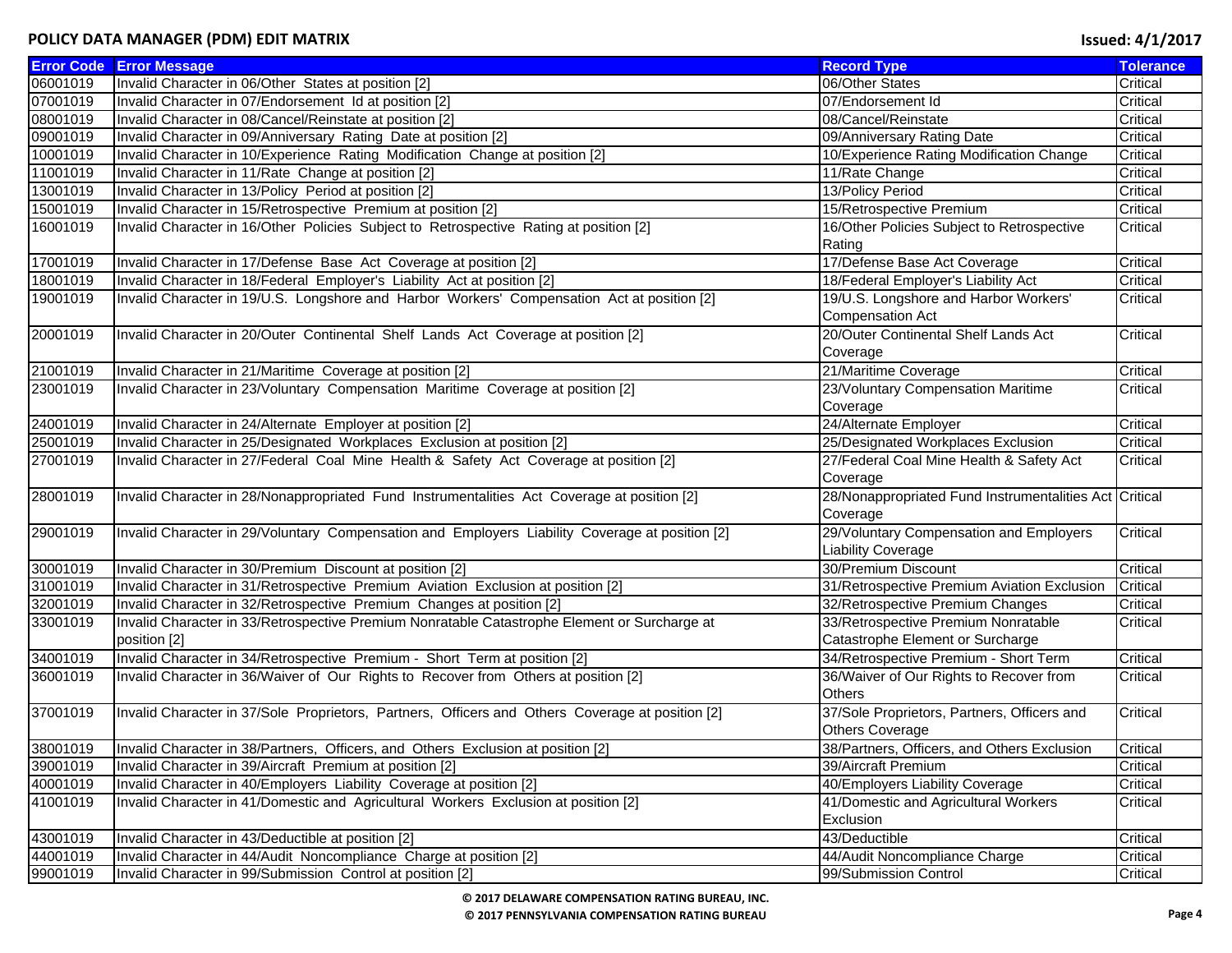|          | <b>Error Code Error Message</b>                                                                    | <b>Record Type</b>                        | <b>Tolerance</b> |
|----------|----------------------------------------------------------------------------------------------------|-------------------------------------------|------------------|
| BC001019 | Invalid Character in BC/Amendatory - Farming Operations - DE at position [2]                       | BC/Amendatory - Farming Operations - DE   | Critical         |
| BD001019 | Invalid Character in BD/Deductible - DE at position [2]                                            | BD/Deductible - DE                        | Critical         |
| BE001019 | Invalid Character in BE/Exclusion of Employees - PA at position [2]                                | BE/Exclusion of Employees - PA            | Critical         |
| BF001019 | Invalid Character in BF/Principal as Additional Insured - PA at position [2]                       | BF/Principal as Additional Insured - PA   | Critical         |
| BG001019 | Invalid Character in BG/Real Estate Management - PA at position [2]                                | BG/Real Estate Management - PA            | Critical         |
| BH001019 | Invalid Character in BH/Statutory Employer - PA at position [2]                                    | BH/Statutory Employer - PA                | Critical         |
| BI001019 | Invalid Character in BI/Exclusion of Executive Officers at position [2]                            | <b>BI/Exclusion of Executive Officers</b> | Critical         |
| BJ001019 | Invalid Character in BJ/Employer Assessment - PA at position [2]                                   | BJ/Employer Assessment - PA               | Critical         |
| 00042020 | Invalid Link Data - Transaction Code: "[2]"                                                        | Link Data                                 | Priority         |
| 01073020 | Invalid 01/Header - Coverage Type Code: "[2]"                                                      | 01/Header                                 | Priority         |
| 01075020 | Invalid 01/Header - Employee Leasing Policy Type Code: "[2]"                                       | 01/Header                                 | Priority         |
| 01076020 | Invalid 01/Header - Policy Term Code: "[2]"                                                        | 01/Header                                 | Priority         |
| 01106020 | Invalid 01/Header - Legal Nature of Insured Code: "[2]"                                            | 01/Header                                 | Priority         |
| 01108020 | Invalid 01/Header - Type of Plan Code: "[2]"                                                       | 01/Header                                 | Priority         |
| 01109020 | Invalid 01/Header - Wrap Up Code: "[2]"                                                            | 01/Header                                 | Priority         |
| 01127020 | Invalid 01/Header - Minimum Premium State Code: "[2]"                                              | 01/Header                                 | Priority         |
| 01151020 | Invalid 01/Header - Retrospective Rating Code: "[2]"                                               | 01/Header                                 | Priority         |
| 02048020 | Invalid 02/Name - Name Type Code: "[2]"                                                            | 02/Name                                   | Priority         |
| 02052020 | Invalid 02/Name - PEOClient Code: "[2]"                                                            | 02/Name                                   | Priority         |
| 03048020 | Invalid 03/Address - Address Type Code: "[2]"                                                      | 03/Address                                | Priority         |
| 03049020 | Invalid 03/Address - Foreign Address: "[2]"                                                        | 03/Address                                | Priority         |
| 03050020 | Invalid 03/Address - Address Structure Code: "[2]'                                                 | 03/Address                                | Priority         |
| 03141020 | Invalid 03/Address - Address State: "[2]"                                                          | 03/Address                                | Priority         |
| 03155020 | Invalid 03/Address - State Code Link: "[2]"                                                        | 03/Address                                | Priority         |
| 04048020 | Invalid 04/Premium - Add Delete Code: "[2]"                                                        | 04/Premium                                | Priority         |
| 04097020 | Invalid 04/Premium - Experience Mod Status Code: "[2]"                                             | 04/Premium                                | Priority         |
| 04187020 | Invalid 04/Premium - Non Standard IDType Code: "[2]"                                               | 04/Premium                                | Priority         |
| 05067020 | Invalid 05/Exposure - Coverage Code: "[2]"                                                         | 05/Exposure                               | Priority         |
| 05117020 | Invalid 05/Exposure - Exposure Period Code: "[2]"                                                  | 05/Exposure                               | Priority         |
| 06048020 | Invalid 06/Other States - Inclusion Exclusion Code: "[2]"                                          | 06/Other States                           | Priority         |
| 08048020 | Invalid 08/Cancel/Reinstate - Cancel Reinstate Code: "[2]"                                         | 08/Cancel/Reinstate                       | Priority         |
| 08049020 | Invalid 08/Cancel/Reinstate - Cancellation Type Code: "[2]"                                        | 08/Cancel/Reinstate                       | Priority         |
| 08050020 | Invalid 08/Cancel/Reinstate - Cancellation Reason Code: "[2]"                                      | 08/Cancel/Reinstate                       | Priority         |
| 08052020 | Invalid 08/Cancel/Reinstate - Reinstatement Type Code: "[2]"                                       | 08/Cancel/Reinstate                       | Priority         |
| 08261020 | Invalid 08/Cancel/Reinstate - Reinstatement Reason Code: "[2]"                                     | 08/Cancel/Reinstate                       | Priority         |
| 10081020 | Invalid 10/Experience Rating Modification Change - Experience Modification Status Code: "[2]"      | 10/Experience Rating Modification Change  | Priority         |
| 11085020 | Invalid 11/Rate Change - State Pct Increase Decrease Code: "[2]"                                   | 11/Rate Change                            | Priority         |
| 11086020 | Invalid 11/Rate Change - Longshore Harbor Wrkr Pct Increase Decrease Code: "[2]"                   | 11/Rate Change                            | Priority         |
| 11106020 | Invalid 11/Rate Change - Class Coverage.Coverage Code: "[2]"                                       | 11/Rate Change                            | Priority         |
| 18091020 | Invalid 18/Federal Employer's Liability Act - State Codes: "[2]"                                   | 18/Federal Employer's Liability Act       | Priority         |
| 19071020 | Invalid 19/U.S. Longshore and Harbor Workers' Compensation Act - State Coverage. State Code: "[2]" | 19/U.S. Longshore and Harbor Workers'     | Priority         |
|          |                                                                                                    | <b>Compensation Act</b>                   |                  |
| 24183020 | Invalid 24/Alternate Employer - State of Temporary Employment: "[2]"                               | 24/Alternate Employer                     | Priority         |
| 27071020 | Invalid 27/Federal Coal Mine Health & Safety Act Coverage - State Codes: "[2]"                     | 27/Federal Coal Mine Health & Safety Act  | Priority         |
|          |                                                                                                    | Coverage                                  |                  |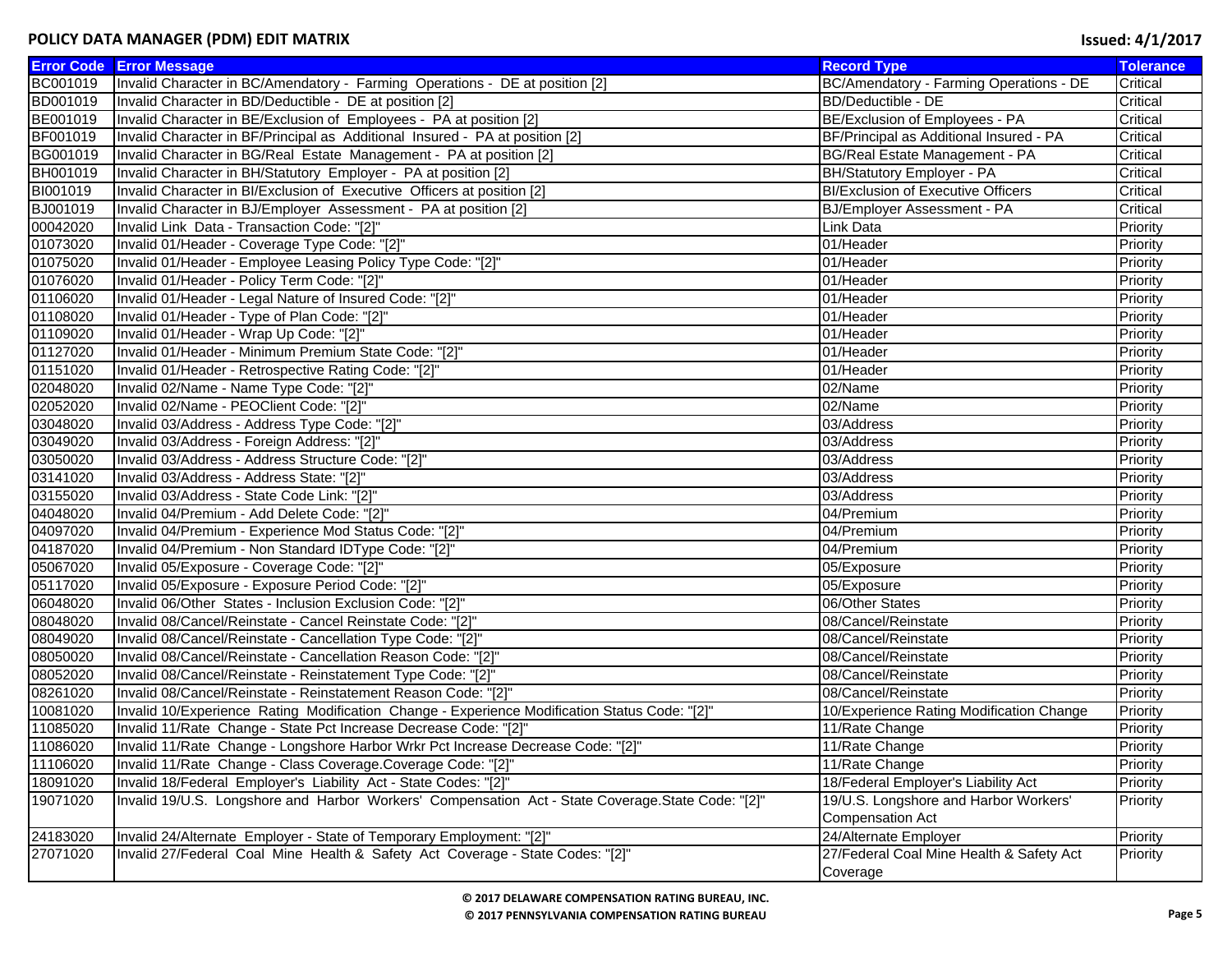|          | <b>Error Code Error Message</b>                                                                      | <b>Record Type</b>                          | <b>Tolerance</b> |
|----------|------------------------------------------------------------------------------------------------------|---------------------------------------------|------------------|
| 30071020 | Invalid 30/Premium Discount - State Discount. State Code: "[2]"                                      | 30/Premium Discount                         | Priority         |
| 32083020 | Invalid 32/Retrospective Premium Changes - State Codes: "[2]"                                        | 32/Retrospective Premium Changes            | Priority         |
| 37071020 | Invalid 37/Sole Proprietors, Partners, Officers and Others Coverage - Officers: "[2]"                | 37/Sole Proprietors, Partners, Officers and | Priority         |
|          |                                                                                                      | <b>Others Coverage</b>                      |                  |
| 37071020 | Invalid 37/Sole Proprietors, Partners, Officers and Others Coverage - Officer.Descriptor Code: "[2]" | 37/Sole Proprietors, Partners, Officers and | Priority         |
|          |                                                                                                      | <b>Others Coverage</b>                      |                  |
| 37122020 | Invalid 37/Sole Proprietors, Partners, Officers and Others Coverage - Officer.State Code: "[2]"      | 37/Sole Proprietors, Partners, Officers and | Priority         |
|          |                                                                                                      | <b>Others Coverage</b>                      |                  |
| 38071020 | Invalid 38/Partners, Officers, and Others Exclusion - Officer.Descriptor Code: "[2]"                 | 38/Partners, Officers, and Others Exclusion | Priority         |
| 39071020 | Invalid 39/Aircraft Premium - State Aircraft Premium. State Code: "[2]"                              | 39/Aircraft Premium                         | Priority         |
| 40071020 | Invalid 40/Employers Liability Coverage - State Codes: "[2]"                                         | 40/Employers Liability Coverage             | Priority         |
| BI071020 | Invalid BI/Exclusion of Executive Officers - Type of Corporation Code: "[2]"                         | <b>BI/Exclusion of Executive Officers</b>   | Priority         |
| 00024021 | Invalid Numeric Value for Link Data - PCRBFile Number: "[2]"                                         | Link Data                                   | Critical         |
| 01117021 | Invalid Numeric Value for 01/Header - Minimum Premium: "[2]"                                         | 01/Header                                   | Critical         |
| 01129021 | Invalid Numeric Value for 01/Header - Estimated Standard Premium Total: "[2]"                        | 01/Header                                   | Critical         |
| 01139021 | Invalid Numeric Value for 01/Header - Deposit Premium: "[2]"                                         | 01/Header                                   | Critical         |
| 01152021 | Invalid Numeric Value for 01/Header - Liability Limit By Accident: "[2]"                             | 01/Header                                   | Critical         |
| 01162021 | Invalid Numeric Value for 01/Header - Policy Liability Limit By Disease: "[2]"                       | 01/Header                                   | Critical         |
| 01172021 | Invalid Numeric Value for 01/Header - Employee Liability Limit By Disease: "[2]"                     | 01/Header                                   | Critical         |
| 02149021 | Invalid Numeric Value for 02/Name - FEIN: "[2]"                                                      | 02/Name                                     | Critical         |
| 04058021 | Invalid Numeric Value for 04/Premium - DCOFile Nbr PCRB: "[2]"                                       | 04/Premium                                  | Critical         |
| 04093021 | Invalid Numeric Value for 04/Premium - Experience Modification: "[2]"                                | 04/Premium                                  | Critical         |
| 04108021 | Invalid Numeric Value for 04/Premium - Estimated State Standard Premium Total: "[2]"                 | 04/Premium                                  | Critical         |
| 04118021 | Invalid Numeric Value for 04/Premium - Expense Constant Amount: "[2]"                                | 04/Premium                                  | Critical         |
| 04128021 | Invalid Numeric Value for 04/Premium - Loss Constant Amount: "[2]"                                   | 04/Premium                                  | Critical         |
| 04138021 | Invalid Numeric Value for 04/Premium - Premium Discount Amount: "[2]"                                | 04/Premium                                  | Critical         |
| 05069021 | Invalid Numeric Value for 05/Exposure - Charged Rate: "[2]"                                          | 05/Exposure                                 | Critical         |
| 05095021 | Invalid Numeric Value for 05/Exposure - Estimated Exposure: "[2]"                                    | 05/Exposure                                 | Critical         |
| 05107021 | Invalid Numeric Value for 05/Exposure - Estimated Premium: "[2]"                                     | 05/Exposure                                 | Critical         |
| 10077021 | Invalid Numeric Value for 10/Experience Rating Modification Change - Experience Modification: "[2]"  | 10/Experience Rating Modification Change    | Critical         |
| 11077021 | Invalid Numeric Value for 11/Rate Change - State Coverage Pct Change Factor: "[2]"                   | 11/Rate Change                              | Critical         |
| 11081021 | Invalid Numeric Value for 11/Rate Change - Longshore Harbor Wrkr Pct Change Factor: "[2]"            | 11/Rate Change                              | Critical         |
| 11087021 | Invalid Numeric Value for 11/Rate Change - New Longshore Harbor Wrkr Percentage Factor: "[2]"        | 11/Rate Change                              | Critical         |
| 11108021 | Invalid Numeric Value for 11/Rate Change - Class Coverage.Manual Charged Rate: "[2]"                 | 11/Rate Change                              | Critical         |
| 13071021 | Invalid Numeric Value for 13/Policy Period - Policy Periods: "[2]"                                   | 13/Policy Period                            | Critical         |
| 15072021 | Invalid Numeric Value for 15/Retrospective Premium - Loss Limitation Amount: "[2]"                   | 15/Retrospective Premium                    | Critical         |
| 15079021 | Invalid Numeric Value for 15/Retrospective Premium - Loss Conversion Factor: "[2]"                   | 15/Retrospective Premium                    | Critical         |
| 15109021 | Invalid Numeric Value for 15/Retrospective Premium - Tax Multiplier Factor State: "[2]"              | 15/Retrospective Premium                    | Critical         |
| 15114021 | Invalid Numeric Value for 15/Retrospective Premium - Tax Multiplier Factor Federal: "[2]"            | 15/Retrospective Premium                    | Critical         |
| 15124021 | Invalid Numeric Value for 15/Retrospective Premium - Retrospective Development Factor First: "[2]"   | 15/Retrospective Premium                    | Critical         |
| 15126021 | Invalid Numeric Value for 15/Retrospective Premium - Retrospective Development Factor Second: "[2]"  | 15/Retrospective Premium                    | Critical         |
| 15128021 | Invalid Numeric Value for 15/Retrospective Premium - Retrospective Development Factor Third: "[2]"   | 15/Retrospective Premium                    | Critical         |
| 15133021 | Invalid Numeric Value for 15/Retrospective Premium - Min Retrospective Premium Factor 50pct: "[2]"   | 15/Retrospective Premium                    | Critical         |
| 15138021 | Invalid Numeric Value for 15/Retrospective Premium - Min Retrospective Premium Factor 100pct: "[2]"  | 15/Retrospective Premium                    | Critical         |
| 15143021 | lnvalid Numeric Value for 15/Retrospective Premium - Min Retrospective Premium Factor 150pct: "[2]"  | 15/Retrospective Premium                    | Critical         |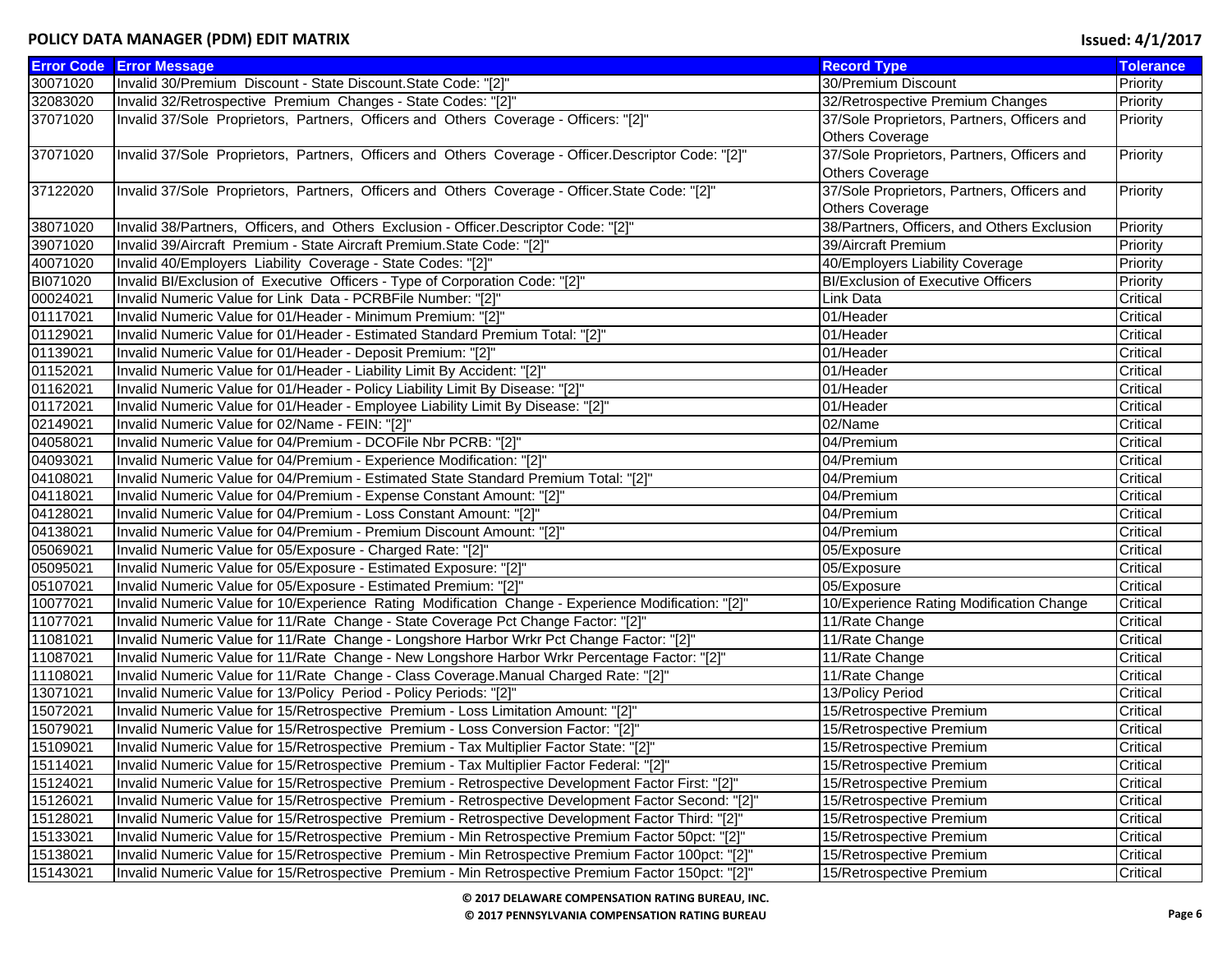| <b>Error Code</b> | <b>Error Message</b>                                                                                                | <b>Record Type</b>                    | <b>Tolerance</b> |
|-------------------|---------------------------------------------------------------------------------------------------------------------|---------------------------------------|------------------|
| 15148021          | Invalid Numeric Value for 15/Retrospective Premium - Max Retrospective Premium Factor 50pct: "[2]"                  | 15/Retrospective Premium              | Critical         |
| 15153021          | Invalid Numeric Value for 15/Retrospective Premium - Max Retrospective Premium Factor 100pct: "[2]"                 | 15/Retrospective Premium              | Critical         |
| 15158021          | Invalid Numeric Value for 15/Retrospective Premium - Max Retrospective Premium Factor 150pct: "[2]"                 | 15/Retrospective Premium              | Critical         |
| 15163021          | Invalid Numeric Value for 15/Retrospective Premium - Basic Premium Factor 50pct: "[2]"                              | 15/Retrospective Premium              | Critical         |
| 15168021          | Invalid Numeric Value for 15/Retrospective Premium - Basic Premium Factor 100pct: "[2]"                             | 15/Retrospective Premium              | Critical         |
| 15173021          | Invalid Numeric Value for 15/Retrospective Premium - Basic Premium Factor 150pct: "[2]"                             | 15/Retrospective Premium              | Critical         |
| 15178021          | Invalid Numeric Value for 15/Retrospective Premium - Est Std Premium Amount 50pct: "[2]"                            | 15/Retrospective Premium              | Critical         |
| 15188021          | Invalid Numeric Value for 15/Retrospective Premium - Est Std Premium Amount 100pct: "[2]"                           | 15/Retrospective Premium              | Critical         |
| 15198021          | Invalid Numeric Value for 15/Retrospective Premium - Est Std Premium Amount 150pct: "[2]"                           | 15/Retrospective Premium              | Critical         |
| 15208021          | Invalid Numeric Value for 15/Retrospective Premium - Excess Loss Factor State: "[2]"                                | 15/Retrospective Premium              | Critical         |
| 15211021          | Invalid Numeric Value for 15/Retrospective Premium - Excess Loss Factor Federal: "[2]"                              | 15/Retrospective Premium              | Critical         |
| 18071021          | Invalid Numeric Value for 18/Federal Employer's Liability Act - Employer Liability Limit Bodily Injury By Accident: | 18/Federal Employer's Liability Act   | Critical         |
|                   | "[2]"                                                                                                               |                                       |                  |
| 18081021          | Invalid Numeric Value for 18/Federal Employer's Liability Act - Employer Liability Limit Bodily Injury By Disease:  | 18/Federal Employer's Liability Act   | Critical         |
|                   | "[2]"                                                                                                               |                                       |                  |
| 19073021          | Invalid Numeric Value for 19/U.S. Longshore and Harbor Workers' Compensation Act - State                            | 19/U.S. Longshore and Harbor Workers' | Critical         |
|                   | Coverage.Coverage Percentage Factor: "[2]"                                                                          | <b>Compensation Act</b>               |                  |
| 21071021          | Invalid Numeric Value for 21/Maritime Coverage - Employer Liability Limit Bodily Injury By Accident: "[2]"          | 21/Maritime Coverage                  | Critical         |
| 21081021          | Invalid Numeric Value for 21/Maritime Coverage - Employer Liability Limit Bodily Injury By Disease: "[2]"           | 21/Maritime Coverage                  | Critical         |
| 21091021          | Invalid Numeric Value for 21/Maritime Coverage - Transportation Wages Etc Premium: "[2]"                            | 21/Maritime Coverage                  | Critical         |
| 30101021          | Invalid Numeric Value for 30/Premium Discount - Average Percent Discount: "[2]"                                     | 30/Premium Discount                   | Critical         |
| 30073021          | Invalid Numeric Value for 30/Premium Discount - State Discount.First Discount Layer: "[2]"                          | 30/Premium Discount                   | Critical         |
| 30077021          | Invalid Numeric Value for 30/Premium Discount - State Discount. First Discount Percent: "[2]"                       | 30/Premium Discount                   | Critical         |
| 30080021          | Invalid Numeric Value for 30/Premium Discount - State Discount.Second Discount Layer: "[2]"                         | 30/Premium Discount                   | Critical         |
| 30084021          | Invalid Numeric Value for 30/Premium Discount - State Discount. Second Discount Percent: "[2]"                      | 30/Premium Discount                   | Critical         |
| 30087021          | Invalid Numeric Value for 30/Premium Discount - State Discount. Third Discount Layer: "[2]"                         | 30/Premium Discount                   | Critical         |
| 30091021          | Invalid Numeric Value for 30/Premium Discount - State Discount. Third Discount Percent: "[2]"                       | 30/Premium Discount                   | Critical         |
| 30094021          | Invalid Numeric Value for 30/Premium Discount - State Discount.Balance Discount Layer: "[2]"                        | 30/Premium Discount                   | Critical         |
| 30098021          | Invalid Numeric Value for 30/Premium Discount - State Discount.Balance Discount Percent: "[2]"                      | 30/Premium Discount                   | Critical         |
| 32071021          | Invalid Numeric Value for 32/Retrospective Premium Changes - Excess Loss Premium Factor Change State:               | 32/Retrospective Premium Changes      | Critical         |
|                   | "[2]"                                                                                                               |                                       |                  |
| 32074021          | Invalid Numeric Value for 32/Retrospective Premium Changes - Excess Loss Premium Factor Change Federal:             | 32/Retrospective Premium Changes      | Critical         |
|                   | "[2]"                                                                                                               |                                       |                  |
| 32183021          | Invalid Numeric Value for 32/Retrospective Premium Changes - Retrospective Development Factor Change                | 32/Retrospective Premium Changes      | Critical         |
|                   | First: "[2]"                                                                                                        |                                       |                  |
| 32189021          | Invalid Numeric Value for 32/Retrospective Premium Changes - Retrospective Development Factor Change                | 32/Retrospective Premium Changes      | Critical         |
|                   | Second: "[2]"                                                                                                       |                                       |                  |
| 32195021          | Invalid Numeric Value for 32/Retrospective Premium Changes - Retrospective Development Factor Change                | 32/Retrospective Premium Changes      | Critical         |
|                   | Third: "[2]"                                                                                                        |                                       |                  |
| 32207021          | Invalid Numeric Value for 32/Retrospective Premium Changes - Tax Multiplier Factor Change State: "[2]"              | 32/Retrospective Premium Changes      | Critical         |
| 32212021          | Invalid Numeric Value for 32/Retrospective Premium Changes - Tax Multiplier Factor Change Federal: "[2]"            | 32/Retrospective Premium Changes      | Critical         |
| 39093021          | Invalid Numeric Value for 39/Aircraft Premium - State Aircraft Premium.Passenger Seat Charge Amount: "[2]"          | 39/Aircraft Premium                   | Critical         |
| 39097021          | Invalid Numeric Value for 39/Aircraft Premium - State Aircraft Premium.Maximum Charge Amount: "[2]"                 | 39/Aircraft Premium                   | Critical         |
| 39102021          | Invalid Numeric Value for 39/Aircraft Premium - State Aircraft Premium.Estimated Premium Amount: "[2]"              | 39/Aircraft Premium                   | Critical         |
| 43077021          | Invalid Numeric Value for 43/Deductible - Deductible Amount Per Claim: "[2]"                                        | 43/Deductible                         | Critical         |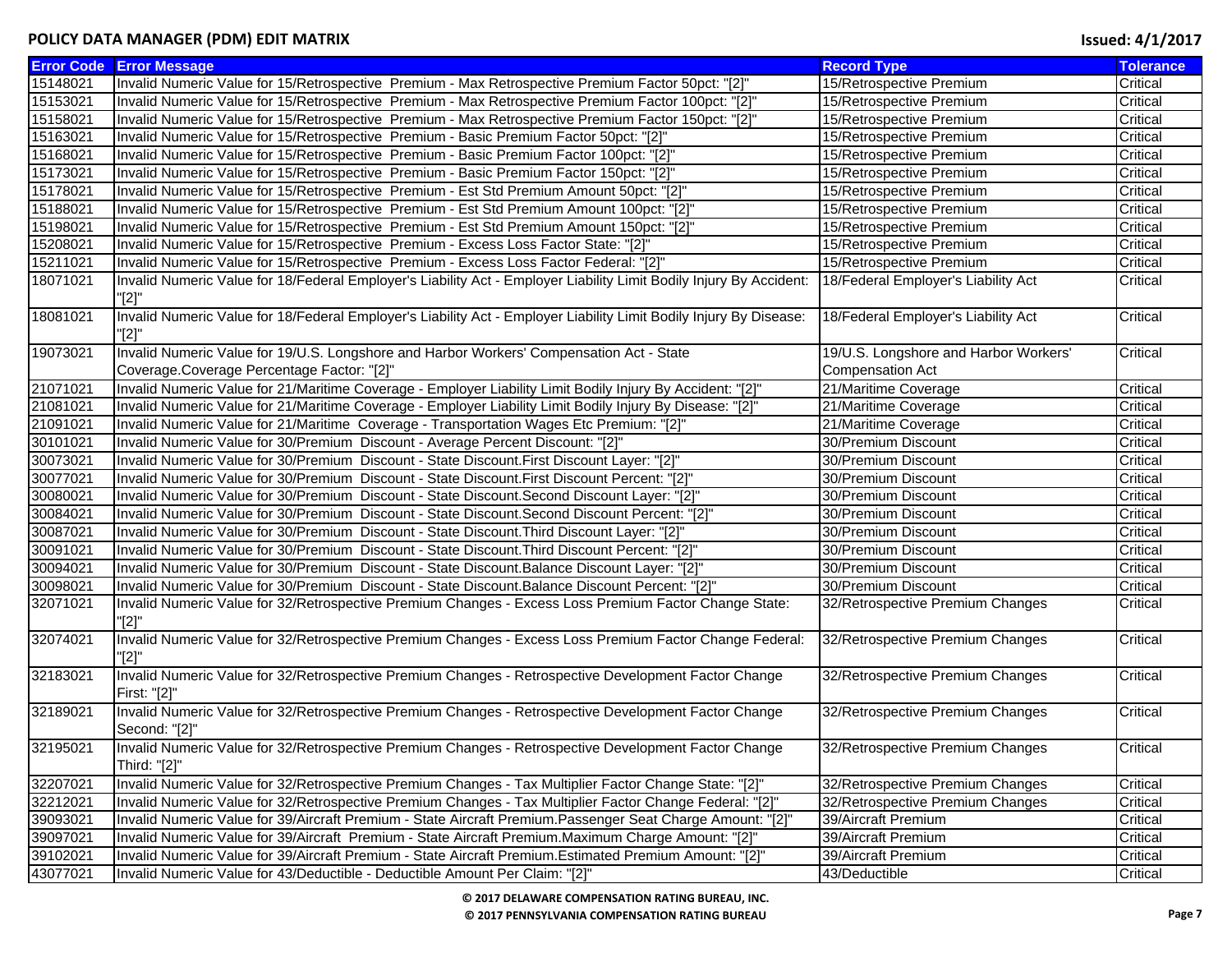|                      | <b>Error Code Error Message</b>                                                                          | <b>Record Type</b>                        | <b>Tolerance</b> |
|----------------------|----------------------------------------------------------------------------------------------------------|-------------------------------------------|------------------|
| 43095021             | Invalid Numeric Value for 43/Deductible - Premium Reduction Percentage: "[2]"                            | 43/Deductible                             | Critical         |
| 44123021             | Invalid Numeric Value for 44/Audit Noncompliance Charge - Audit Charge.Maximum Audit Noncompliance       | 44/Audit Noncompliance Charge             | Critical         |
|                      | Charge Multiplier: "[2]"                                                                                 |                                           |                  |
| 99048021             | Invalid Numeric Value for 99/Submission Control - Record Totals: "[2]"                                   | 99/Submission Control                     | Critical         |
| 99058021             | Invalid Numeric Value for 99/Submission Control - Header Record Totals: "[2]"                            | 99/Submission Control                     | Critical         |
| 99082021             | Invalid Numeric Value for 99/Submission Control - Transaction Totals: "[2]"                              | 99/Submission Control                     | Critical         |
| BD071021             | Invalid Numeric Value for BD/Deductible - DE - Deductible Amount: "[2]"                                  | <b>BD/Deductible - DE</b>                 | Critical         |
| BD077021             | Invalid Numeric Value for BD/Deductible - DE - Premium Reduction Percentage Factor: "[2]"                | <b>BD/Deductible - DE</b>                 | Critical         |
| BI121021             | Invalid Numeric Value for BI/Exclusion of Executive Officers - Owner.Percent Ownership: "[2]"            | <b>BI/Exclusion of Executive Officers</b> | Critical         |
| BJ071021             | Invalid Numeric Value for BJ/Employer Assessment - PA - Employer Assessment Factor: "[2]"                | BJ/Employer Assessment - PA               | Critical         |
| BJ076021             | Invalid Numeric Value for BJ/Employer Assessment - PA - Employer Assessment Amount: "[2]"                | BJ/Employer Assessment - PA               | Critical         |
| 00031022             | Invalid Link Data - Policy Effective Date: "[2]" - [3]                                                   | Link Data                                 | Priority         |
| 00037022             | Invalid Link Data - Transaction Issue Date: "[2]" - [3]                                                  | Link Data                                 | Priority         |
| 01058022             | Invalid 01/Header - Policy Expiration Date: "[2]" - [3]                                                  | 01/Header                                 | Priority         |
| 01244022             | Invalid 01/Header - Original Policy Effective Date: "[2]" - [3]                                          | 01/Header                                 | Priority         |
| 01289022             | Invalid 01/Header - Policy Change Effective Date: "[2]" - [3]                                            | 01/Header                                 | Priority         |
| 01295022             | Invalid 01/Header - Policy Change Expiration Date: "[2]" - [3]                                           | 01/Header                                 | Priority         |
| 02289022             | Invalid 02/Name - Policy Change Effective Date: "[2]" - [3]                                              | 02/Name                                   | Priority         |
| 02295022             | Invalid 02/Name - Policy Change Expiration Date: "[2]" - [3]                                             | 02/Name                                   | Priority         |
| 03289022             | Invalid 03/Address - Policy Change Effective Date: "[2]" - [3]                                           | 03/Address                                | Priority         |
| 03295022             | Invalid 03/Address - Policy Change Expiration Date: "[2]" - [3]                                          | 03/Address                                | Priority         |
| 04154022             | Invalid 04/Premium - Experience Mod Effective Date: "[2]" - [3]                                          | 04/Premium                                | Priority         |
| 04160022             | Invalid 04/Premium - Anniversary Rating Date: "[2]" - [3]                                                | 04/Premium                                | Priority         |
| 04289022             | Invalid 04/Premium - Policy Change Effective Date: "[2]" - [3]                                           | 04/Premium                                | Priority         |
| 04295022             | Invalid 04/Premium - Policy Change Expiration Date: "[2]" - [3]                                          | 04/Premium                                | Priority         |
| 05079022             | Invalid 05/Exposure - Period Effective Date: "[2]" - [3]                                                 | 05/Exposure                               | Priority         |
| 05289022             | Invalid 05/Exposure - Policy Change Effective Date: "[2]" - [3]                                          | 05/Exposure                               | Priority         |
| 05295022             | Invalid 05/Exposure - Policy Change Expiration Date: "[2]" - [3]                                         | 05/Exposure                               | Priority         |
| 06289022             | Invalid 06/Other States - Policy Change Effective Date: "[2]" - [3]                                      | 06/Other States                           | Priority         |
| 06295022             | Invalid 06/Other States - Policy Change Expiration Date: "[2]" - [3]                                     | 06/Other States                           | Priority         |
| 07289022             | Invalid 07/Endorsement Id - Policy Change Effective Date: "[2]" - [3]                                    | 07/Endorsement Id                         | Priority         |
| 07295022             | Invalid 07/Endorsement Id - Policy Change Expiration Date: "[2]" - [3]                                   | 07/Endorsement Id                         | Priority         |
| 08253022             | Invalid 08/Cancel/Reinstate - Mailed To Insured Date: "[2]" - [3]                                        | 08/Cancel/Reinstate                       | Priority         |
| 08283022             | Invalid 08/Cancel/Reinstate - Prev Cancel Effective Date: "[2]" - [3]                                    | 08/Cancel/Reinstate                       | Priority         |
| 08289022             | Invalid 08/Cancel/Reinstate - Cancel Reinstate Effective Date: "[2]" - [3]                               | 08/Cancel/Reinstate                       | Priority         |
| 09071022             | Invalid 09/Anniversary Rating Date - Anniversary Rating Date: "[2]" - [3]                                | 09/Anniversary Rating Date                | Priority         |
| 10071022             | Invalid 10/Experience Rating Modification Change - Modification Effective Date: "[2]" - [3]              | 10/Experience Rating Modification Change  | Priority         |
| 11071022             | Invalid 11/Rate Change - Rates Effective Date: "[2]" - [3]                                               | 11/Rate Change                            | Priority         |
| 13071022             | Invalid 13/Policy Period - Policy Period. Effective Date: "[2]" - [3]                                    | 13/Policy Period                          | Priority         |
| 13077022             |                                                                                                          |                                           |                  |
| 15217022             | Invalid 13/Policy Period - Policy Period. Expiration Date: "[2]" - [3]                                   | 13/Policy Period                          | Priority         |
|                      | Invalid 15/Retrospective Premium - Retrospective Rating Effective Date: "[2]" - [3]                      | 15/Retrospective Premium                  | Priority         |
| 32077022<br>32201022 | Invalid 32/Retrospective Premium Changes - Excess Loss Premium Factor Change Eff Date: "[2]" - [3]       | 32/Retrospective Premium Changes          | Priority         |
|                      | Invalid 32/Retrospective Premium Changes - Retrospective Development Factor Change Eff Date: "[2]" - [3] | 32/Retrospective Premium Changes          | Priority         |
| 32217022             | Invalid 32/Retrospective Premium Changes - Tax Multiplier Factor Change Eff Date: "[2]" - [3]            | 32/Retrospective Premium Changes          | Priority         |
| 99066022             | Invalid 99/Submission Control - Transaction From Date: "[2]" - [3]                                       | 99/Submission Control                     | Priority         |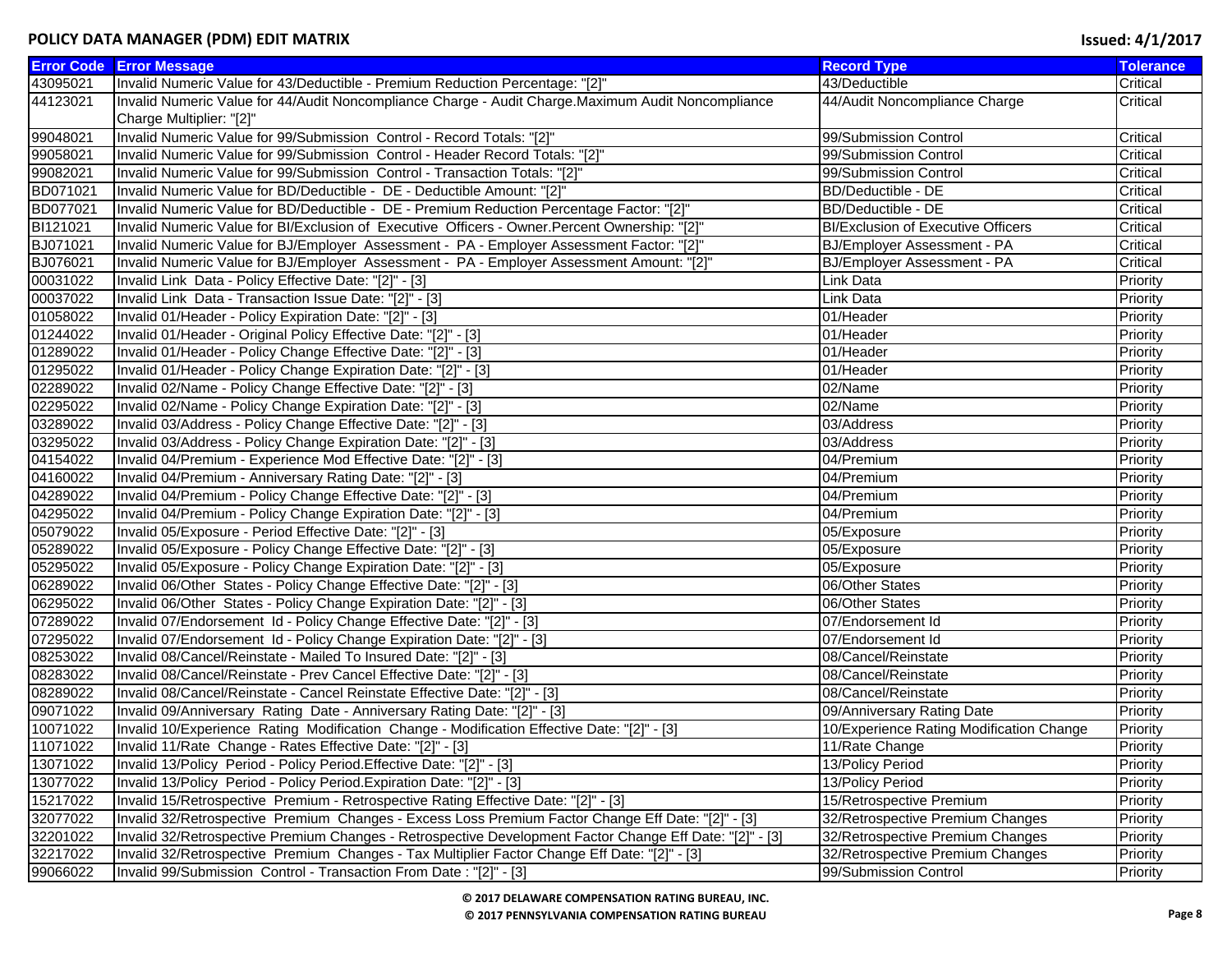|          | <b>Error Code Error Message</b>                                                                      | <b>Record Type</b>                                    | <b>Tolerance</b> |
|----------|------------------------------------------------------------------------------------------------------|-------------------------------------------------------|------------------|
| 99074022 | Invalid 99/Submission Control - Transaction To Date: "[2]" - [3]                                     | 99/Submission Control                                 | Priority         |
| 01058023 | Invalid 01/Header - Policy Expiration Date: "[2]" - Invalid Policy Effective/Expiration Date         | 01/Header                                             | Priority         |
| 01244023 | Invalid 01/Header - Original Policy Effective Date: "[2]" - Invalid Policy Effective/Expiration Date | 01/Header                                             | Priority         |
| 03152028 | Invalid Name Link [1] for AddressTypeCode=[2]                                                        | 03/Address                                            | Priority         |
| 03155029 | Invalid State Code Link [1] for AddressTypeCode=[2]                                                  | 03/Address                                            | Priority         |
| 03157030 | Invalid Exposure Record Link [1] for AddressTypeCode=[2]                                             | 03/Address                                            | Warning          |
| 05221032 | Invalid Name Link on Class [1]: [2]                                                                  | 05/Exposure                                           | Warning          |
| 05226033 | Invalid Exposure Record Link on Class [1]: [2]                                                       | 05/Exposure                                           | Warning          |
| 00051034 | Invalid Endorsement ID: Link Data                                                                    | <b>Link Data</b>                                      | Warning          |
| 01051034 | Invalid Endorsement ID: 01/Header                                                                    | 01/Header                                             | Warning          |
| 02051034 | Invalid Endorsement ID: 02/Name                                                                      | 02/Name                                               | Warning          |
| 03051034 | Invalid Endorsement ID: 03/Address                                                                   | 03/Address                                            | Warning          |
| 04051034 | Invalid Endorsement ID: 04/Premium                                                                   | 04/Premium                                            | Warning          |
| 05051034 | Invalid Endorsement ID: 05/Exposure                                                                  | 05/Exposure                                           | Warning          |
| 06051034 | Invalid Endorsement ID: 06/Other States                                                              | 06/Other States                                       | Warning          |
| 07051034 | <b>Invalid Endorsement ID</b>                                                                        | 07/Endorsement Id                                     | Warning          |
| 08051034 | Invalid Endorsement ID: 08/Cancel/Reinstate                                                          | 08/Cancel/Reinstate                                   | Warning          |
| 09051034 | Invalid Endorsement ID: 09/Anniversary Rating Date                                                   | 09/Anniversary Rating Date                            | Warning          |
| 10051034 | Invalid Endorsement ID: 10/Experience Rating Modification Change                                     | 10/Experience Rating Modification Change              | Warning          |
| 11051034 | Invalid Endorsement ID: 11/Rate Change                                                               | 11/Rate Change                                        | Warning          |
| 13051034 | Invalid Endorsement ID: 13/Policy Period                                                             | 13/Policy Period                                      | Warning          |
| 15051034 | Invalid Endorsement ID: 15/Retrospective Premium                                                     | 15/Retrospective Premium                              | Warning          |
| 16051034 | Invalid Endorsement ID: 16/Other Policies Subject to Retrospective Rating                            | 16/Other Policies Subject to Retrospective            | Warning          |
|          |                                                                                                      | Rating                                                |                  |
| 17051034 | Invalid Endorsement ID: 17/Defense Base Act Coverage                                                 | 17/Defense Base Act Coverage                          | Warning          |
| 18051034 | Invalid Endorsement ID: 18/Federal Employer's Liability Act                                          | 18/Federal Employer's Liability Act                   | Warning          |
| 19051034 | Invalid Endorsement ID: 19/U.S. Longshore and Harbor Workers' Compensation Act                       | 19/U.S. Longshore and Harbor Workers'                 | Warning          |
|          |                                                                                                      | <b>Compensation Act</b>                               |                  |
| 20051034 | Invalid Endorsement ID: 20/Outer Continental Shelf Lands Act Coverage                                | 20/Outer Continental Shelf Lands Act                  | Warning          |
|          |                                                                                                      | Coverage                                              |                  |
| 21051034 | Invalid Endorsement ID: 21/Maritime Coverage                                                         | 21/Maritime Coverage                                  | Warning          |
| 23051034 | Invalid Endorsement ID: 23/Voluntary Compensation Maritime Coverage                                  | 23/Voluntary Compensation Maritime                    | Warning          |
|          |                                                                                                      | Coverage                                              |                  |
| 24051034 | Invalid Endorsement ID: 24/Alternate Employer                                                        | 24/Alternate Employer                                 | Warning          |
| 25051034 | Invalid Endorsement ID: 25/Designated Workplaces Exclusion                                           | 25/Designated Workplaces Exclusion                    | Warning          |
| 27051034 | Invalid Endorsement ID: 27/Federal Coal Mine Health & Safety Act Coverage                            | 27/Federal Coal Mine Health & Safety Act              | Warning          |
|          |                                                                                                      | Coverage                                              |                  |
| 28051034 | Invalid Endorsement ID: 28/Nonappropriated Fund Instrumentalities Act Coverage                       | 28/Nonappropriated Fund Instrumentalities Act Warning |                  |
|          |                                                                                                      | Coverage                                              |                  |
| 29051034 | Invalid Endorsement ID: 29/Voluntary Compensation and Employers Liability Coverage                   | 29/Voluntary Compensation and Employers               | Warning          |
|          |                                                                                                      | <b>Liability Coverage</b>                             |                  |
| 30051034 | Invalid Endorsement ID: 30/Premium Discount                                                          | 30/Premium Discount                                   | Warning          |
| 31051034 | Invalid Endorsement ID: 31/Retrospective Premium Aviation Exclusion                                  | 31/Retrospective Premium Aviation Exclusion           | Warning          |
| 32051034 | Invalid Endorsement ID: 32/Retrospective Premium Changes                                             | 32/Retrospective Premium Changes                      | Warning          |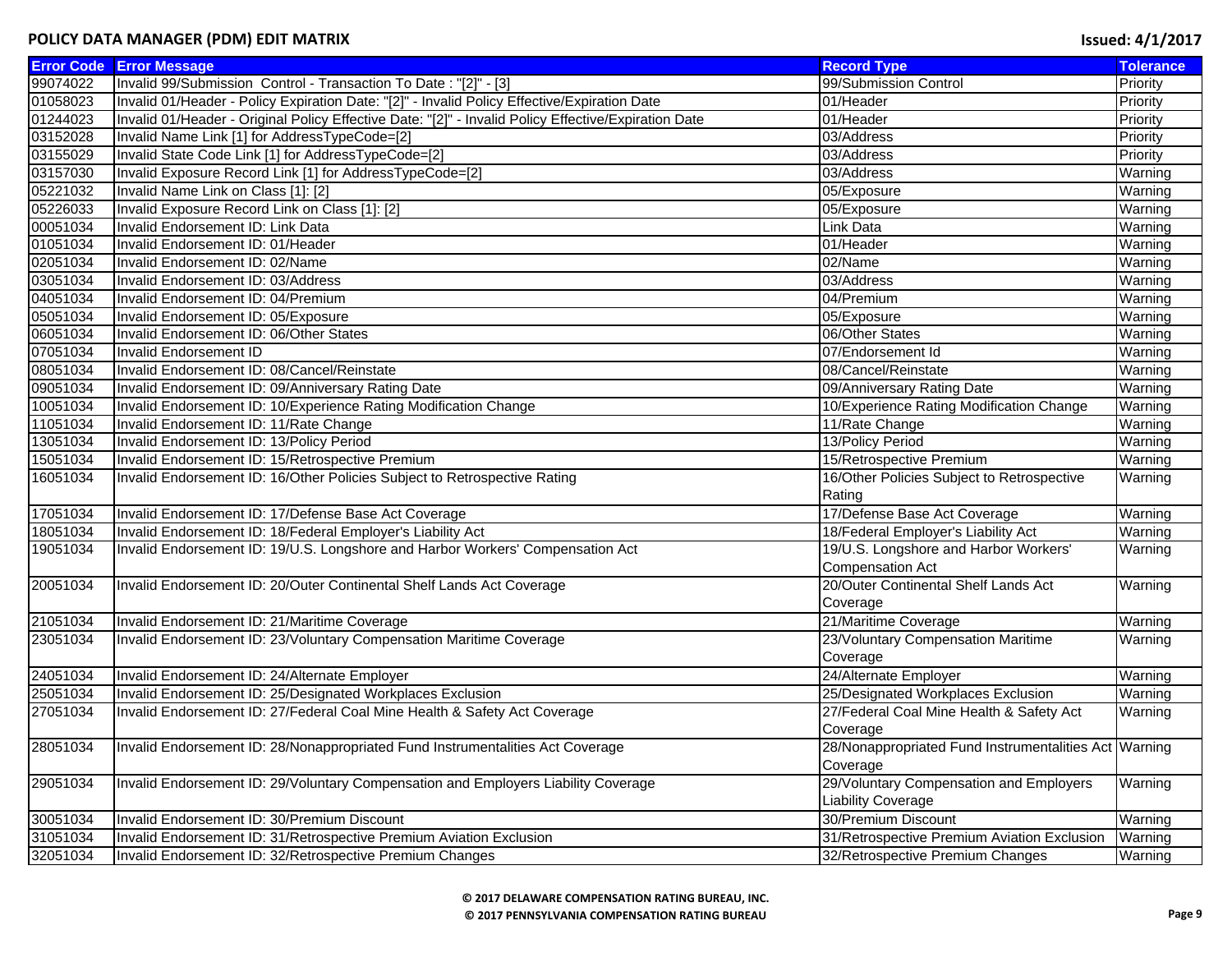| <b>Error Code</b> | <b>Error Message</b>                                                                         | <b>Record Type</b>                          | <b>Tolerance</b> |
|-------------------|----------------------------------------------------------------------------------------------|---------------------------------------------|------------------|
| 33051034          | Invalid Endorsement ID: 33/Retrospective Premium Nonratable Catastrophe Element or Surcharge | 33/Retrospective Premium Nonratable         | Warning          |
|                   |                                                                                              | Catastrophe Element or Surcharge            |                  |
| 34051034          | Invalid Endorsement ID: 34/Retrospective Premium - Short Term                                | 34/Retrospective Premium - Short Term       | Warning          |
| 36051034          | Invalid Endorsement ID: 36/Waiver of Our Rights to Recover from Others                       | 36/Waiver of Our Rights to Recover from     | Warning          |
|                   |                                                                                              | <b>Others</b>                               |                  |
| 37051034          | Invalid Endorsement ID: 37/Sole Proprietors, Partners, Officers and Others Coverage          | 37/Sole Proprietors, Partners, Officers and | Warning          |
|                   |                                                                                              | <b>Others Coverage</b>                      |                  |
| 38051034          | Invalid Endorsement ID: 38/Partners, Officers, and Others Exclusion                          | 38/Partners, Officers, and Others Exclusion | Warning          |
| 39051034          | Invalid Endorsement ID: 39/Aircraft Premium                                                  | 39/Aircraft Premium                         | Warning          |
| 40051034          | Invalid Endorsement ID: 40/Employers Liability Coverage                                      | 40/Employers Liability Coverage             | Warning          |
| 41051034          | Invalid Endorsement ID: 41/Domestic and Agricultural Workers Exclusion                       | 41/Domestic and Agricultural Workers        | Warning          |
|                   |                                                                                              | Exclusion                                   |                  |
| 43051034          | Invalid Endorsement ID: 43/Deductible                                                        | 43/Deductible                               | Warning          |
| 44051034          | Invalid Endorsement ID: 44/Audit Noncompliance Charge                                        | 44/Audit Noncompliance Charge               | Warning          |
| 99051034          | Invalid Endorsement ID: 99/Submission Control                                                | 99/Submission Control                       | Warning          |
| BC051034          | Invalid Endorsement ID: BC/Amendatory - Farming Operations - DE                              | BC/Amendatory - Farming Operations - DE     | Warning          |
| BD051034          | Invalid Endorsement ID: BD/Deductible - DE                                                   | <b>BD/Deductible - DE</b>                   | Warning          |
| BE051034          | Invalid Endorsement ID: BE/Exclusion of Employees - PA                                       | BE/Exclusion of Employees - PA              | Warning          |
| BF051034          | Invalid Endorsement ID: BF/Principal as Additional Insured - PA                              | BF/Principal as Additional Insured - PA     | Warning          |
| BG051034          | Invalid Endorsement ID: BG/Real Estate Management - PA                                       | BG/Real Estate Management - PA              | Warning          |
| BH051034          | Invalid Endorsement ID: BH/Statutory Employer - PA                                           | BH/Statutory Employer - PA                  | Warning          |
| BI051034          | Invalid Endorsement ID: BI/Exclusion of Executive Officers                                   | <b>BI/Exclusion of Executive Officers</b>   | Warning          |
| BJ051034          | Invalid Endorsement ID: BJ/Employer Assessment - PA                                          | BJ/Employer Assessment - PA                 | Warning          |
| 08001035          | Invalid '08' Cancel/Reinstate Record                                                         | 08/Cancel/Reinstate                         | Critical         |
| 07051036          | Endorsement not on file with DCO: [1]                                                        | 07/Endorsement Id                           | Warning          |
| 00001099          | Corrupted WCPOLS record                                                                      | Link Data                                   | Suspended        |
| 01001099          | Corrupted WCPOLS record                                                                      | 01/Header                                   | Suspended        |
| 02001099          | Corrupted WCPOLS record                                                                      | 02/Name                                     | Suspended        |
| 03001099          | Corrupted WCPOLS record                                                                      | 03/Address                                  | Suspended        |
| 04001099          | Corrupted WCPOLS record                                                                      | 04/Premium                                  | Suspended        |
| 05001099          | Corrupted WCPOLS record                                                                      | 05/Exposure                                 | Suspended        |
| 06001099          | Corrupted WCPOLS record                                                                      | 06/Other States                             | Suspended        |
| 07001099          | Corrupted WCPOLS record                                                                      | 07/Endorsement Id                           | Suspended        |
| 08001099          | Corrupted WCPOLS record                                                                      | 08/Cancel/Reinstate                         | Suspended        |
| 09001099          | Corrupted WCPOLS record                                                                      | 09/Anniversary Rating Date                  | Suspended        |
| 10001099          | Corrupted WCPOLS record                                                                      | 10/Experience Rating Modification Change    | Suspended        |
| 11001099          | Corrupted WCPOLS record                                                                      | 11/Rate Change                              | Suspended        |
| 13001099          | Corrupted WCPOLS record                                                                      | 13/Policy Period                            | Suspended        |
| 15001099          | Corrupted WCPOLS record                                                                      | 15/Retrospective Premium                    | Suspended        |
| 16001099          | Corrupted WCPOLS record                                                                      | 16/Other Policies Subject to Retrospective  | Suspended        |
|                   |                                                                                              | Rating                                      |                  |
| 17001099          | Corrupted WCPOLS record                                                                      | 17/Defense Base Act Coverage                | Suspended        |
| 18001099          | Corrupted WCPOLS record                                                                      | 18/Federal Employer's Liability Act         | Suspended        |
| 19001099          | Corrupted WCPOLS record                                                                      | 19/U.S. Longshore and Harbor Workers'       | Suspended        |
|                   |                                                                                              | <b>Compensation Act</b>                     |                  |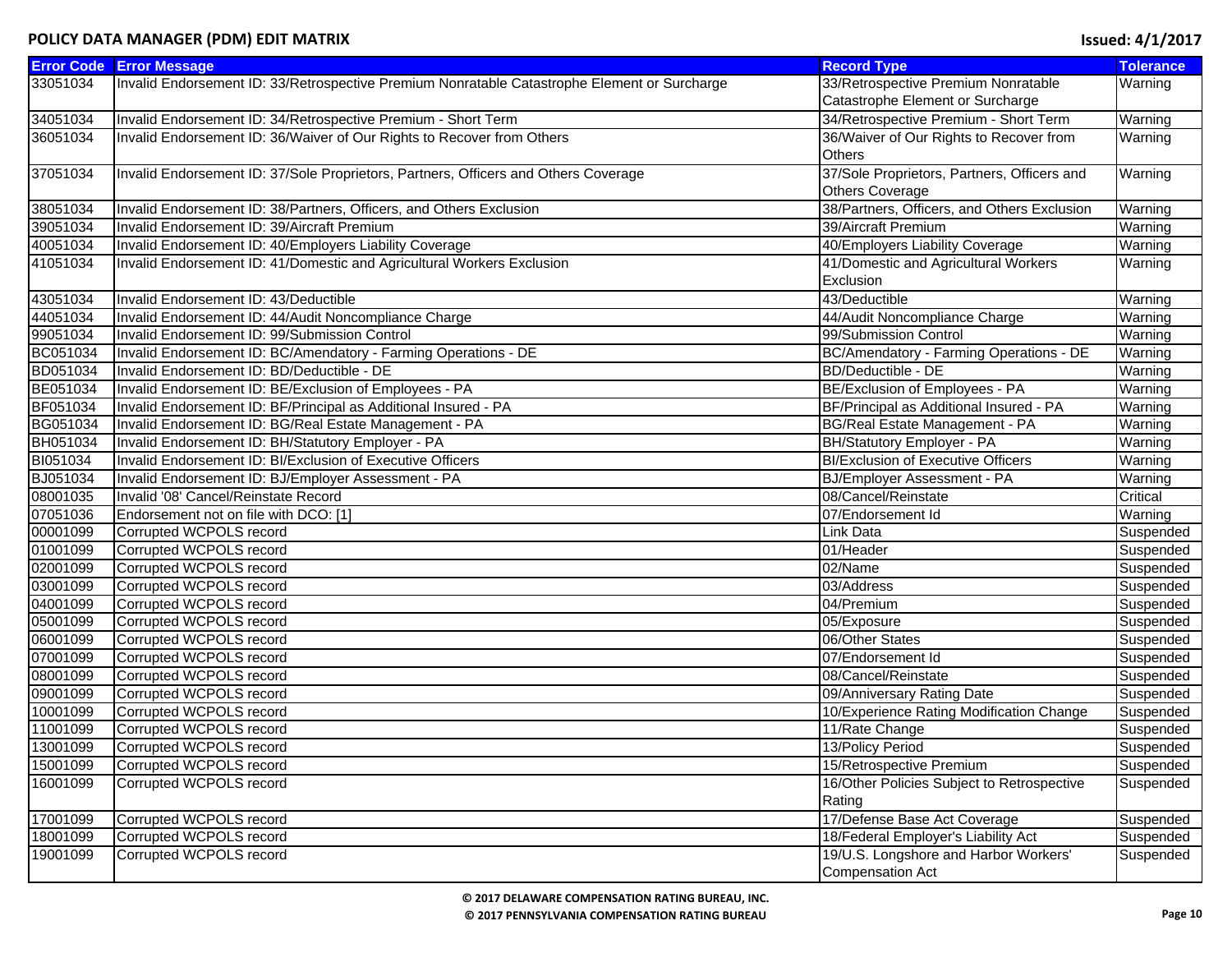|          | <b>Error Code Error Message</b>                                                                          | <b>Record Type</b>                                      | <b>Tolerance</b> |
|----------|----------------------------------------------------------------------------------------------------------|---------------------------------------------------------|------------------|
| 20001099 | Corrupted WCPOLS record                                                                                  | 20/Outer Continental Shelf Lands Act                    | Suspended        |
|          |                                                                                                          | Coverage                                                |                  |
| 21001099 | Corrupted WCPOLS record                                                                                  | 21/Maritime Coverage                                    | Suspended        |
| 23001099 | Corrupted WCPOLS record                                                                                  | 23/Voluntary Compensation Maritime                      | Suspended        |
|          |                                                                                                          | Coverage                                                |                  |
| 24001099 | Corrupted WCPOLS record                                                                                  | 24/Alternate Employer                                   | Suspended        |
| 25001099 | Corrupted WCPOLS record                                                                                  | 25/Designated Workplaces Exclusion                      | Suspended        |
| 27001099 | Corrupted WCPOLS record                                                                                  | 27/Federal Coal Mine Health & Safety Act                | Suspended        |
|          |                                                                                                          | Coverage                                                |                  |
| 28001099 | Corrupted WCPOLS record                                                                                  | 28/Nonappropriated Fund Instrumentalities Act Suspended |                  |
|          |                                                                                                          | Coverage                                                |                  |
| 29001099 | Corrupted WCPOLS record                                                                                  | 29/Voluntary Compensation and Employers                 | Suspended        |
|          |                                                                                                          | <b>Liability Coverage</b>                               |                  |
| 30001099 | Corrupted WCPOLS record                                                                                  | 30/Premium Discount                                     | Suspended        |
| 31001099 | Corrupted WCPOLS record                                                                                  | 31/Retrospective Premium Aviation Exclusion             | Suspended        |
| 32001099 | Corrupted WCPOLS record                                                                                  | 32/Retrospective Premium Changes                        | Suspended        |
| 33001099 | Corrupted WCPOLS record                                                                                  | 33/Retrospective Premium Nonratable                     | Suspended        |
|          |                                                                                                          | Catastrophe Element or Surcharge                        |                  |
| 34001099 | Corrupted WCPOLS record                                                                                  | 34/Retrospective Premium - Short Term                   | Suspended        |
| 36001099 | Corrupted WCPOLS record                                                                                  | 36/Waiver of Our Rights to Recover from                 | Suspended        |
|          |                                                                                                          | Others                                                  |                  |
| 37001099 | Corrupted WCPOLS record                                                                                  | 37/Sole Proprietors, Partners, Officers and             | Suspended        |
|          |                                                                                                          | <b>Others Coverage</b>                                  |                  |
| 38001099 | Corrupted WCPOLS record                                                                                  | 38/Partners, Officers, and Others Exclusion             | Suspended        |
| 39001099 | Corrupted WCPOLS record                                                                                  | 39/Aircraft Premium                                     | Suspended        |
| 40001099 | Corrupted WCPOLS record                                                                                  | 40/Employers Liability Coverage                         | Suspended        |
| 41001099 | Corrupted WCPOLS record                                                                                  | 41/Domestic and Agricultural Workers                    | Suspended        |
|          |                                                                                                          | Exclusion                                               |                  |
| 43001099 | Corrupted WCPOLS record                                                                                  | 43/Deductible                                           | Suspended        |
| 44001099 | Corrupted WCPOLS record                                                                                  | 44/Audit Noncompliance Charge                           | Suspended        |
| 99001099 | Corrupted WCPOLS record                                                                                  | 99/Submission Control                                   | Suspended        |
| BC001099 | Corrupted WCPOLS record                                                                                  | BC/Amendatory - Farming Operations - DE                 | Suspended        |
| BD001099 | Corrupted WCPOLS record                                                                                  | <b>BD/Deductible - DE</b>                               | Suspended        |
| BE001099 | Corrupted WCPOLS record                                                                                  | BE/Exclusion of Employees - PA                          | Suspended        |
| BF001099 | Corrupted WCPOLS record                                                                                  | BF/Principal as Additional Insured - PA                 | Suspended        |
| BG001099 | Corrupted WCPOLS record                                                                                  | BG/Real Estate Management - PA                          | Suspended        |
| BH001099 | Corrupted WCPOLS record                                                                                  | BH/Statutory Employer - PA                              | Suspended        |
| BI001099 | Corrupted WCPOLS record                                                                                  | <b>BI/Exclusion of Executive Officers</b>               | Suspended        |
| BJ001099 | Corrupted WCPOLS record                                                                                  | BJ/Employer Assessment - PA                             | Suspended        |
| 01001100 | Risk is unassigned                                                                                       | 01/Header                                               | Suspended        |
| 01031101 | Another policy already in effect: [1] - [2]                                                              | 01/Header                                               | Critical         |
| 01031102 | No Initiating Policy Transaction                                                                         | 01/Header                                               | Critical         |
| 01077103 | Referenced Previous Policy [1]/[2]/[3] does not exist in PDM                                             | 01/Header                                               | Critical         |
| 01226103 | Referenced Original Policy [1]/[2]/[3] does not exist in PDM                                             | 01/Header                                               | Critical         |
| 01042104 | Duplicate New/Renew Transaction--ignored. Submit a Txn 08 or 10 Policy Replacement to change the policy. | 01/Header                                               | Warning          |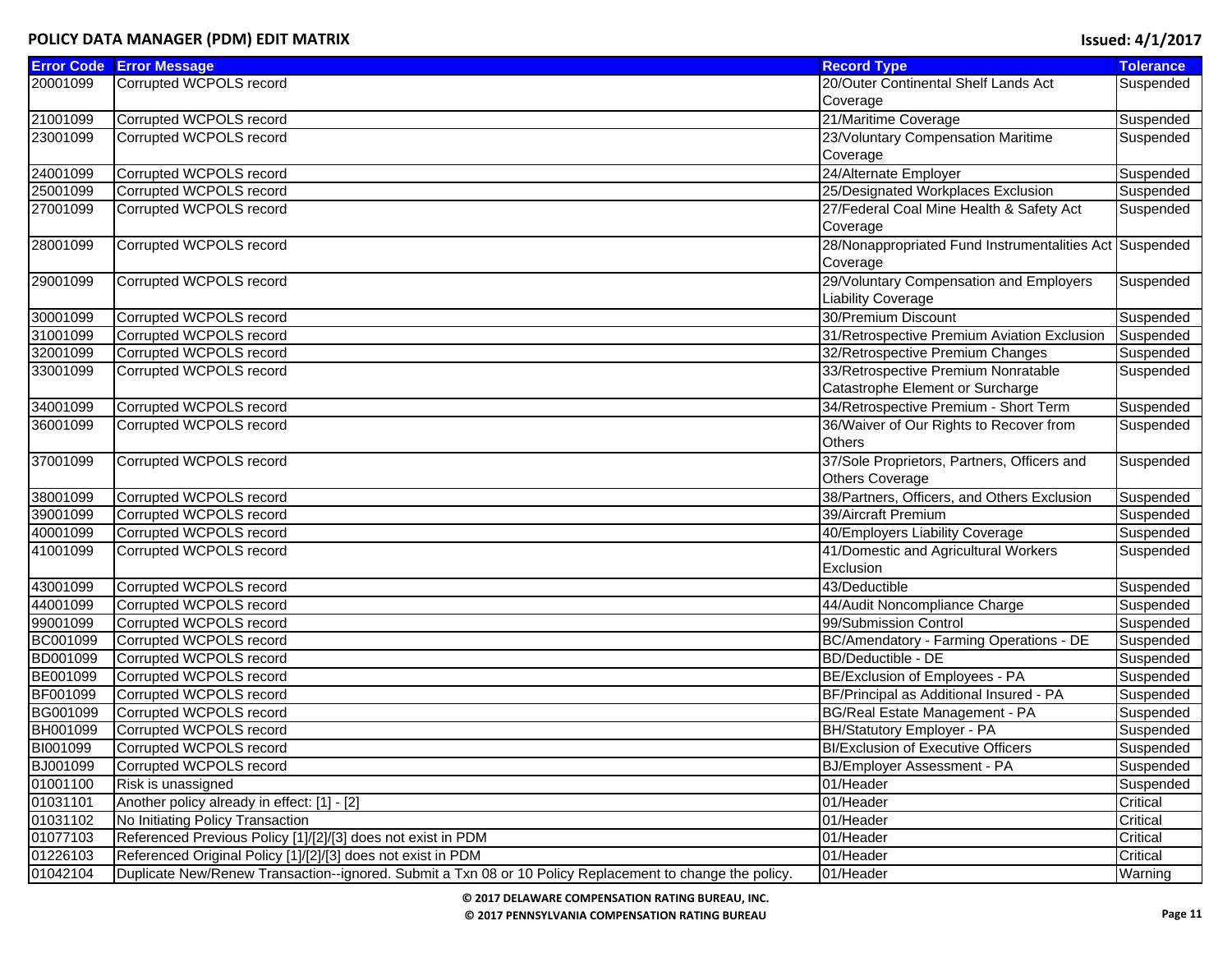|          | <b>Error Code Error Message</b>                                                                         | <b>Record Type</b> | <b>Tolerance</b> |
|----------|---------------------------------------------------------------------------------------------------------|--------------------|------------------|
| 01058105 | The Expiration Date of a Standard One-Year policy should be one year from the Effective Date.           | 01/Header          | Warning          |
| 02001200 | More than one Primary '02' Name Record                                                                  | 02/Name            | Priority         |
| 02149201 | Primary FEIN [1] does not match RiskFile FEIN [2]                                                       | 02/Name            | Warning          |
| 03001300 | More than one '03' [1] Address                                                                          | 03/Address         | Priority         |
| 04001400 | More than one '04' State Premium Record for [1]                                                         | 04/Premium         | Critical         |
| 04093401 | Experience modification [1] incorrect - should be [2]                                                   | 04/Premium         | Critical         |
| 04093402 | Experience modification omitted - should be {0:0.00#}                                                   | 04/Premium         | Critical         |
| 04093403 | Experience modification {0:0.00#} cannot be verified - delete or indicate source                        | 04/Premium         | Critical         |
| 04160404 | Anniversary Rating Account -                                                                            | 04/Premium         | Warning          |
|          | From [1] to [2] carrier rating values in effect [3] apply.                                              |                    |                  |
|          | From [4] to [5] carrier rating values in effect [6] apply.                                              |                    |                  |
|          | Endorse second period (if applicable)                                                                   |                    |                  |
| 04160405 | Incorrect Anniversary Rating Date: [1]                                                                  | 04/Premium         | Warning          |
| 04058406 | Incorrect File Number [1] - should be [2]                                                               | 04/Premium         | Warning          |
| 05001500 | Code 9740 Terrorism omitted                                                                             | 05/Exposure        | Critical         |
| 05001501 | Code 9741 Catastrophic omitted                                                                          | 05/Exposure        | Critical         |
| 05051502 | Class code [1] is not valid                                                                             | 05/Exposure        | Critical         |
| 05051503 | Class [1] no longer effective since [2]                                                                 | 05/Exposure        | Critical         |
| 05051504 | Delaware Workplace Safety Program applicable, but not shown. Must endorse now                           | 05/Exposure        | Critical         |
| 05051505 | Delaware Workplace Safety Program not applicable                                                        | 05/Exposure        | Critical         |
| 05051506 | [1] DIP Surcharge applicable but not shown. Report {1:0.00#} for Class [1]                              | 05/Exposure        | Critical         |
| 05051507 | Merit Rating applicable but not shown. Report $[1] = \{1:0.00\#\}$                                      | 05/Exposure        | Critical         |
| 05051508 | Merit Rating [1] cannot be verified. Delete or indicate source.                                         | 05/Exposure        | Critical         |
| 05051509 | Unauthorized Class [1] used                                                                             | 05/Exposure        | Critical         |
| 05051510 | Schedule Rating disallowed - not applicable for this carrier                                            | 05/Exposure        | Critical         |
| 05051512 | Class 994 cannot be verified                                                                            | 05/Exposure        | Warning          |
| 05051513 | Invalid class combination. Advise why restricted classes are combined. [1]                              | 05/Exposure        | Critical         |
| 05051514 | Construction Premium Credit not applicable                                                              | 05/Exposure        | Critical         |
| 05051515 | Construction Premium Credit applicable, but not shown. Must endorse now                                 | 05/Exposure        | Priority         |
| 05051516 | Certified Safety Committee Credit applicable, but not shown. Must endorse now.                          | 05/Exposure        | Priority         |
| 05051517 | Certified Safety Committee Credit not applicable                                                        | 05/Exposure        | Critical         |
| 05051518 | Code 0938 Employer Assessment omitted. Immediate adjustment required                                    | 05/Exposure        | Critical         |
| 05051520 | Multiple Exclusive Classes - can only use one: [1]                                                      | 05/Exposure        | Critical         |
| 05051521 | Exclusive Class may not be used in combination with any other classes: [1]                              | 05/Exposure        | Critical         |
| 05051522 | Duplicate Exposure for Class [1]                                                                        | 05/Exposure        | Priority         |
| 05051523 | Expense Constant cannot be entered using Stat code 0900 - must be entered on the Premium record         | 05/Exposure        | Critical         |
| 05051524 | Loss Constant cannot be entered using Stat code 0032 - must be entered on the Premium record            | 05/Exposure        | Critical         |
| 05051525 | Premium Discount cannot be entered using Stat code 0063 or 0064 - must be entered on the Premium record | 05/Exposure        | Critical         |
| 05051526 | Class [1] may only be used with [2]                                                                     | 05/Exposure        | Critical         |
| 05051527 | Class [1] may not be used with any of the following: [2]                                                | 05/Exposure        | Critical         |
| 05051528 | Class [1] may not be used alone. It must be used concurrently with [2].                                 | 05/Exposure        | Critical         |
| 05051529 | Experience Modification cannot be entered using Stat code 9898 - must be entered on the Premium record  | 05/Exposure        | Critical         |
| 05067530 | Coverage Code 00 can only be used with Statistical Codes                                                | 05/Exposure        | Priority         |
| 05069531 | Incorrect Delaware Safety percent [1] shown - should be [2]                                             | 05/Exposure        | Critical         |
| 05069532 | Incorrect DIP Surcharge [1] shown - should be [2]                                                       | 05/Exposure        | Critical         |